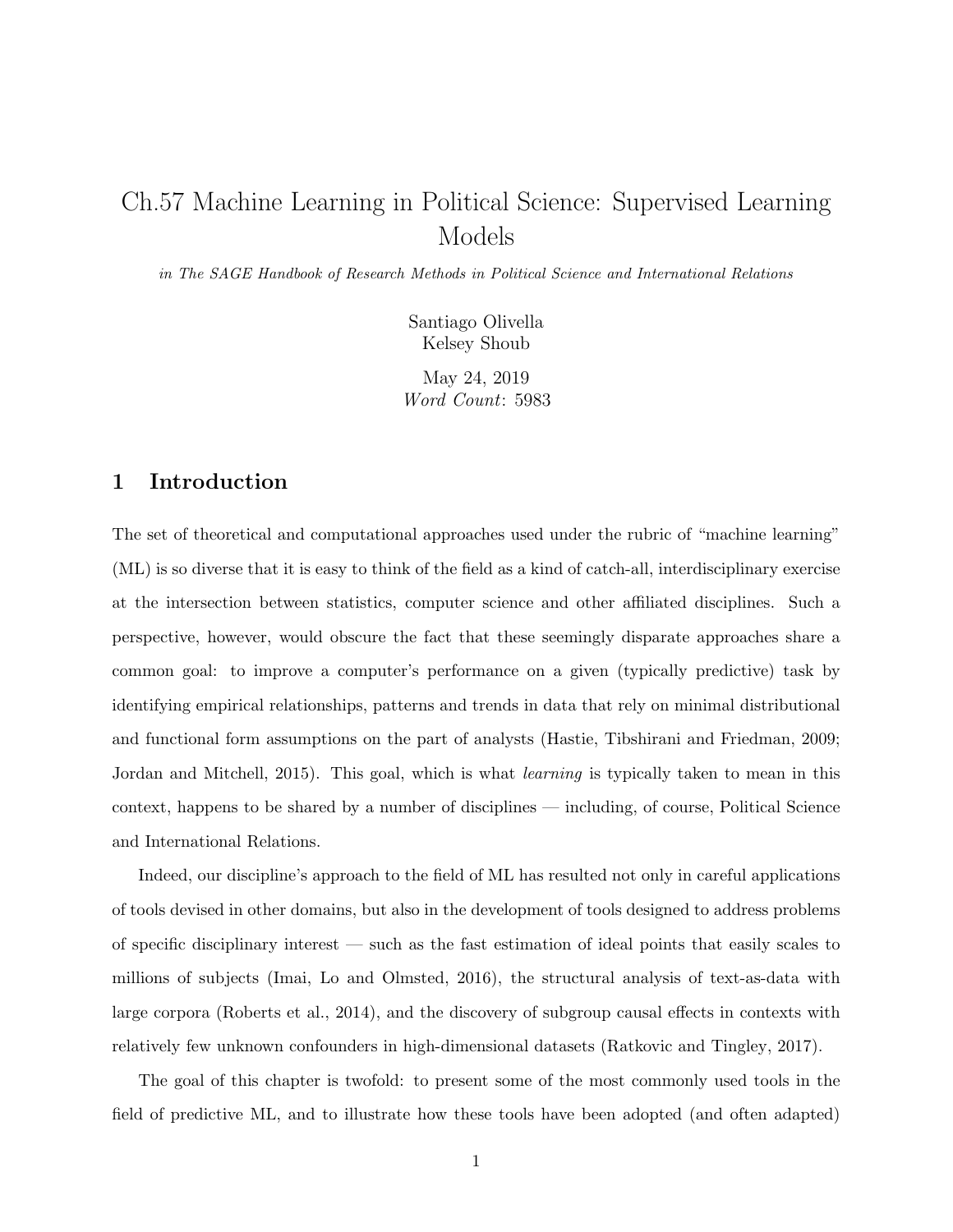to answer questions of interest in Political Science. We focus on supervised models, where other contributions to the Handbook (e.g. Chapter 58 on Natural Language Processing and AI) offer insights into other approaches within ML and computational social sciences. Supervised models are those where both an outcome of interest and relevant predictors are available for a set observations and can be used to learn the patterns of their association, so as to better predict instances in which the outcome is not observed.

We begin the chapter with a simple taxonomy of ML tools using the supervised/unsupervised distinction, and offer a brief overview of some of the most important concepts in the field. We then discuss the main ideas behind three major supervised learning approaches, namely tree-based methods, and kernel-based approaches and support vector machines. Although we provide enough mathematical detail to understand the formal underpinnings of each approach, we emphasize the intuitions behind these models (rather than their theoretical foundations) to make the materials accessible to a wide audience. Finally, we conclude the chapter with some thoughts on the promise and perils of ML modeling, and offer some suggestions for additional readings.

### 2 Types of Machine Learning Models and Relevant Concepts

As is the case in many other social sciences, quantitative data analysis in our disciplines has typically relied on some variant of the linear model. The modal empirical exercise defines a specific functional relationship between the conditional expectation of an outcome of interest and a limited set of predictors suggested by theory, tradition, or a combination of both. Although useful in its parsimony and intelligibility, this common approach has a number of limitations.

For instance, classical regression models require positing a particular specification for the conditional expectation function at the onset of analysis. Even if a few different specifications are considered, choosing among them after estimation results have been observed can at best offer proof that there is one way in which the world is consistent with proposed hypotheses — not a very strong test of a hypothesis. In the absence of real competition from the myriad alternative plausible models, the typical approach offers few meaningful chances for the researcher to be proved wrong [\(Ho et al., 2007\)](#page-22-2). Similarly, classical regression models are unable to handle situations in which the number of included predictors is far larger than the number of available observations, as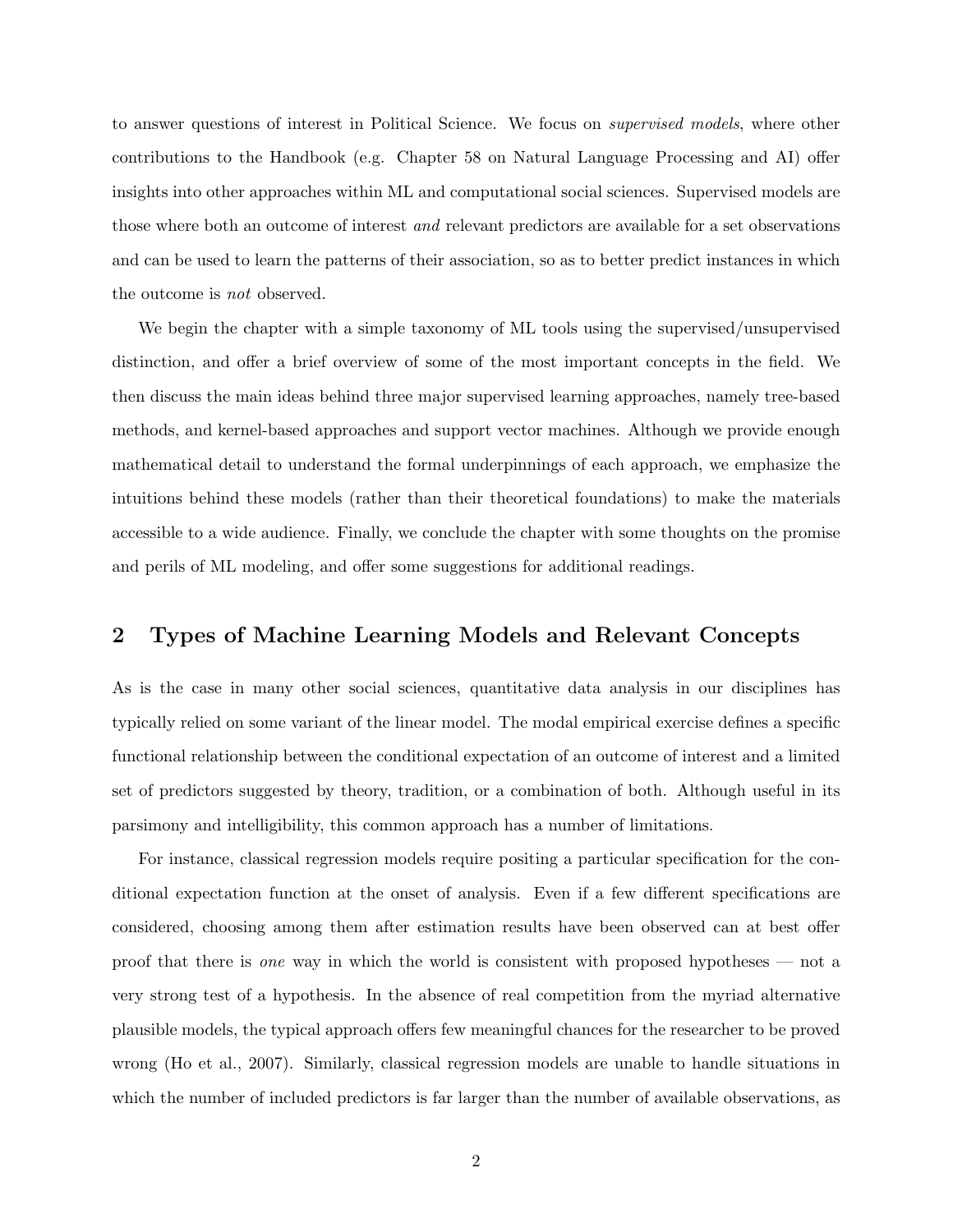is common in text-as-data applications discussed elsewhere in this volume. By increasing modeling flexibility while actively avoiding tracking sample idiosyncrasies too closely, ML models offer viable steps toward resolving these and many other issues raised by classical approaches.

Despite being unified by the same goals and general flexibility, there is a daunting variety of modeling approaches that fall under the purview of ML. Different taxonomies of models exist based on a variety of criteria. For instance, we can distinguish between generative models (which define a probability model for the joint distribution of outcomes and predictors) and discriminative models (which either define a probability model for the conditional distribution of outcomes given predictors, or otherwise propose no distributional assumptions whatsoever) [\(Bishop, 2016;](#page-21-0) [Ng and](#page-23-3) [Jordan, 2002\)](#page-23-3). Examples of the former include the *latent Dirichlet allocation* and the *hidden Markov* model, while examples of the latter include models like *support vector machines* and *regression trees* (as well as less exotic models, like the logistic regression).

Perhaps the most commonly used dimension along which ML models tend to be classified, however, pertains the relevance of a target outcome in the learning task. If the goal is to learn structure in a set of inputs (or features) without appealing to a target outcome then we are said to face a unsupervised learning (or descriptive) problem [\(Murphy and Bach, 2012\)](#page-23-4). Examples of such tasks include problems such as the organization of unstructured text into topics, and the estimation of latent traits (such as ideology) based on observed behaviors (such as roll-call votes or decisions to follow actors embedded in a social network).

On the other hand, when both features and outcomes are observed for some set of observations  $-$  typically called the **training set**  $-$  we are said to have a **supervised learning** problem. Examples of such tasks include classical problems such as email spam detection, hand-written digit recognition and object-detection in images. They also include the problems of learning a response surface defined over an input space, or (equivalently) of understanding how an outcome is related to inputs in potentially complex ways [\(Hastie, Tibshirani and Friedman, 2009\)](#page-22-0). Although many interesting ML developments occur in the realm of unsupervised learning (as evidenced, for instance, by the discussions in Chapters 30, 31, 32, 50 and 58 of this Handbook), we focus on supervised learning techniques in this chapter, as they encompass the kinds of predictive tasks most commonly associated with ML.

Within supervised learning models, we can further distinguish between models based on the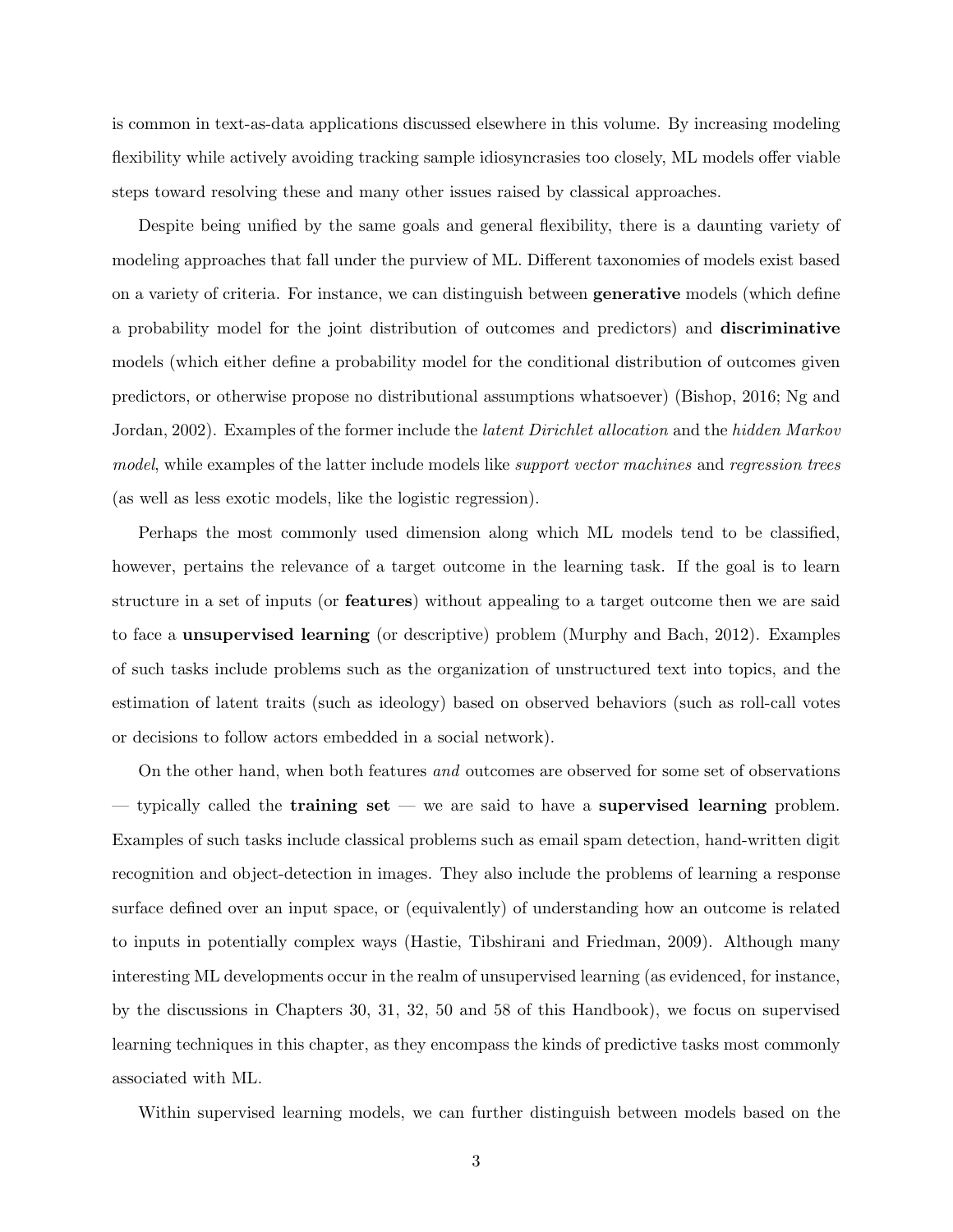measurement type of the target outcome. If the outcome is continuous, learning tasks are referred to as regression problems. In turn, nominal outcomes (regardless of whether they have two or more categories) give rise to **classification** problems [\(Bishop, 2016;](#page-21-0) [Murphy and Bach, 2012\)](#page-23-4).<sup>[1](#page-3-0)</sup> Regardless of whether they are regression or classification problems, however, supervised learning models share the same goal: learn the potentially complicated relationships that relate (combinations of) features x to the outcome of interest y in general, using information available in the set of observations for which the pair  $(\mathbf{x}, y)$  is fully observed.

The *in general* qualification is an important one, however, as it is typically easy to learn even complicated relationships **in-sample** — that is, relationships that are conditional on the training set. The goal, however, is to learn relationships for which expected generalization error (i.e. the error that can be expected to ensue when learned relationships are evaluated out-of-sample, on a random test set of observations not involved in the learning process) is low [\(Hastie, Tibshirani](#page-22-0) [and Friedman, 2009\)](#page-22-0). In fact, while it is always possible to arbitrarily reduce training error (i.e. error as computed using the training sample) by making models arbitrarily complex, such flexibility typically results in high expected generalization error, as models start to overfit their training data (i.e. they start to pick up on idiosyncratic relationships that conditional on the set of observations used to train the models).<sup>[2](#page-3-1)</sup>

Accordingly, and since the ultimate goal of supervised learning is to find generalizable patterns of association, models are typically subject to some from of regularization — typically in the form of a constraint that pushes the model toward parsimony — and are selected based on their ability to generate good out-of-samples predictions. Clearly, it is impossible to evaluate a model's performance on the universe of unsampled test instances, so an approximate measure of performance must be devised. Although several approaches are viable, none is more commonly used than **cross**validation  $(CV)$  — the exercise of further splitting the training data into a training set and a validation set (used to evaluate predictive accuracy, but omitted from the learning phase). To

<span id="page-3-0"></span><sup>1</sup>Unsupervised models can be similarly classified based on the nature of the learning output: tasks that result in continuous outputs are typically called dimensionality reduction problems (and typically involve some variant of the factor-analytic model), whereas tasks that result in discrete outputs are typically called clustering problems.

<span id="page-3-1"></span> $2$ This is also an example of the so-called bias-variance trade-off, which suggests that there is an optimal level of bias that can be achieved such that only a small price is paid in terms of variance of the predictor. Generalization error, which can be thought of as a function of both bias and variance (in addition to fundamental uncertainty) of the estimator implied by the model, is therefore at a minimum when this balance is achieved [\(Hastie, Tibshirani and](#page-22-0) [Friedman, 2009\)](#page-22-0).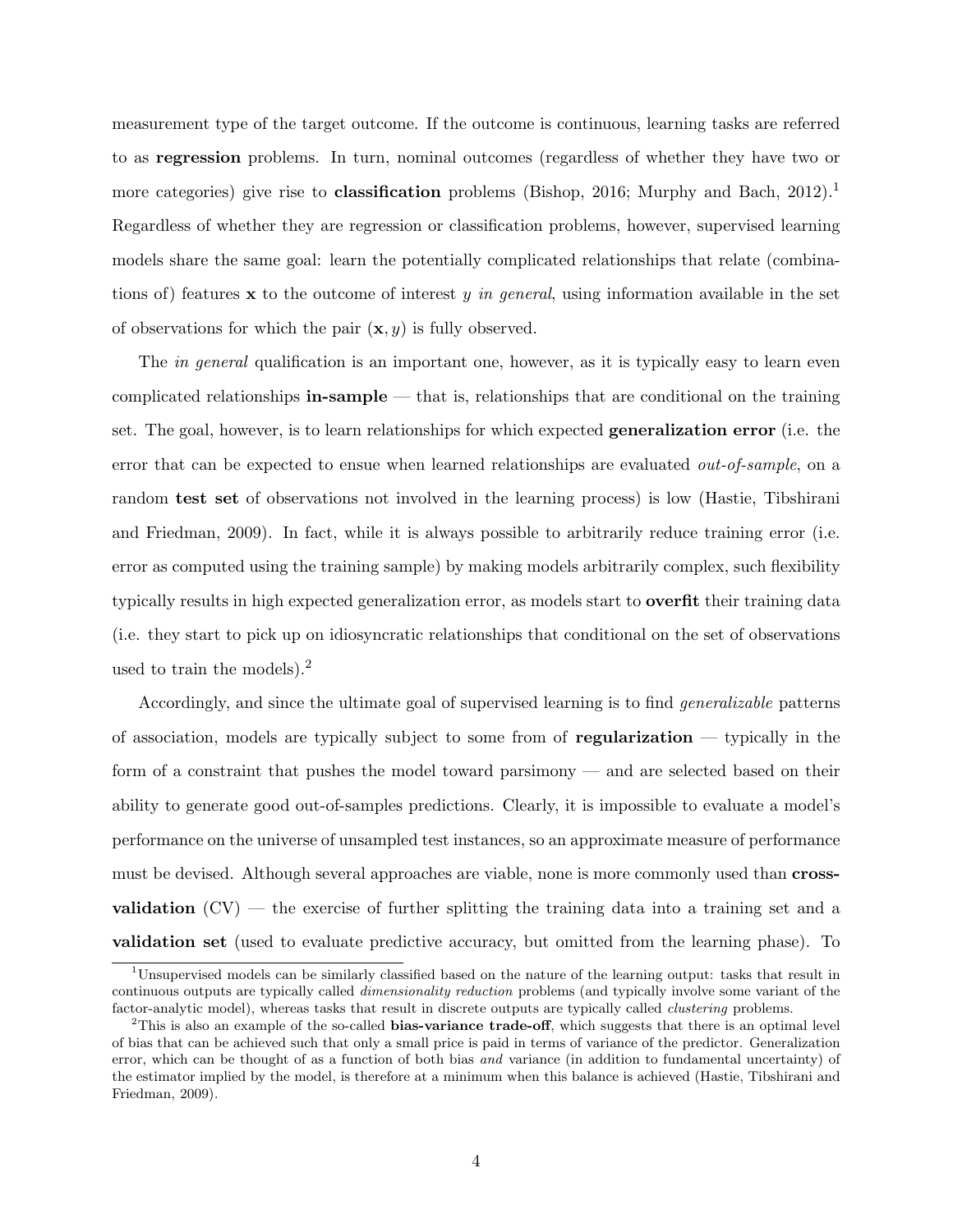further minimize issues related to *bad draws*, multiple such splits are typically conducted.

The most popular approach to cross-validation,  $k$ -fold CV, partitions the training data into  $k$ subsets, estimates the model leaving each subset aside, evaluates predictive accuracy on the heldout set of observations, and approximates the generalization error of the specific model by taking the average of these held-out errors [\(Hastie, Tibshirani and Friedman, 2009\)](#page-22-0). When models require the definition of so-called tuning (hyper-)parameters (i.e. ancillary parameters that govern the model's behavior, such as the number of topics in a topic model), multiple values are evaluated using this iterative estimation process, allowing researchers to base their value definitions on a data-driven procedure.

Overall, the typical workflow in ML involves, first (and crucially) representing raw data using quantitative features (e.g. transforming unstructured texts into a document feature matrix), choosing an appropriate model for the learning task at hand, tuning the model's hyper-parameters using some form of cross-validation, and evaluating the model's out-of-sample predictive accuracy (i.e. its expected generalization error) using an entirely separate test set.

To give a flavor of what some of these decisions look like, we now turn to a discussion of two of the most commonly used sets of models in supervised learning within Political Science: tree-based approaches and support vector machines.

## 3 Examples of supervised learning models

### 3.1 Tree-based approaches: CART, Random Forests and Tree Boosting

For a single-tree model, the goal is to partition the space of predictor features (i.e. the set of all unique combinations of predictor values) into contiguous regions within which prediction is easier, thus improving overall predictive accuracy by sorting observations into their respective bins. Intuitively, this goal is best achieved if the regions are defined by their degree of homogeneity with respect to the outcome of interest, so that region-specific predicted values are as close to the target as possible.

To clarify these abstract ideas, consider the task of predicting turnout based on age and education levels. The left panel of Figure [1](#page-5-0) shows our feature space (defined by unique values of the two predictor features) as well as a hypothetical target turnout distribution, with darker shades indi-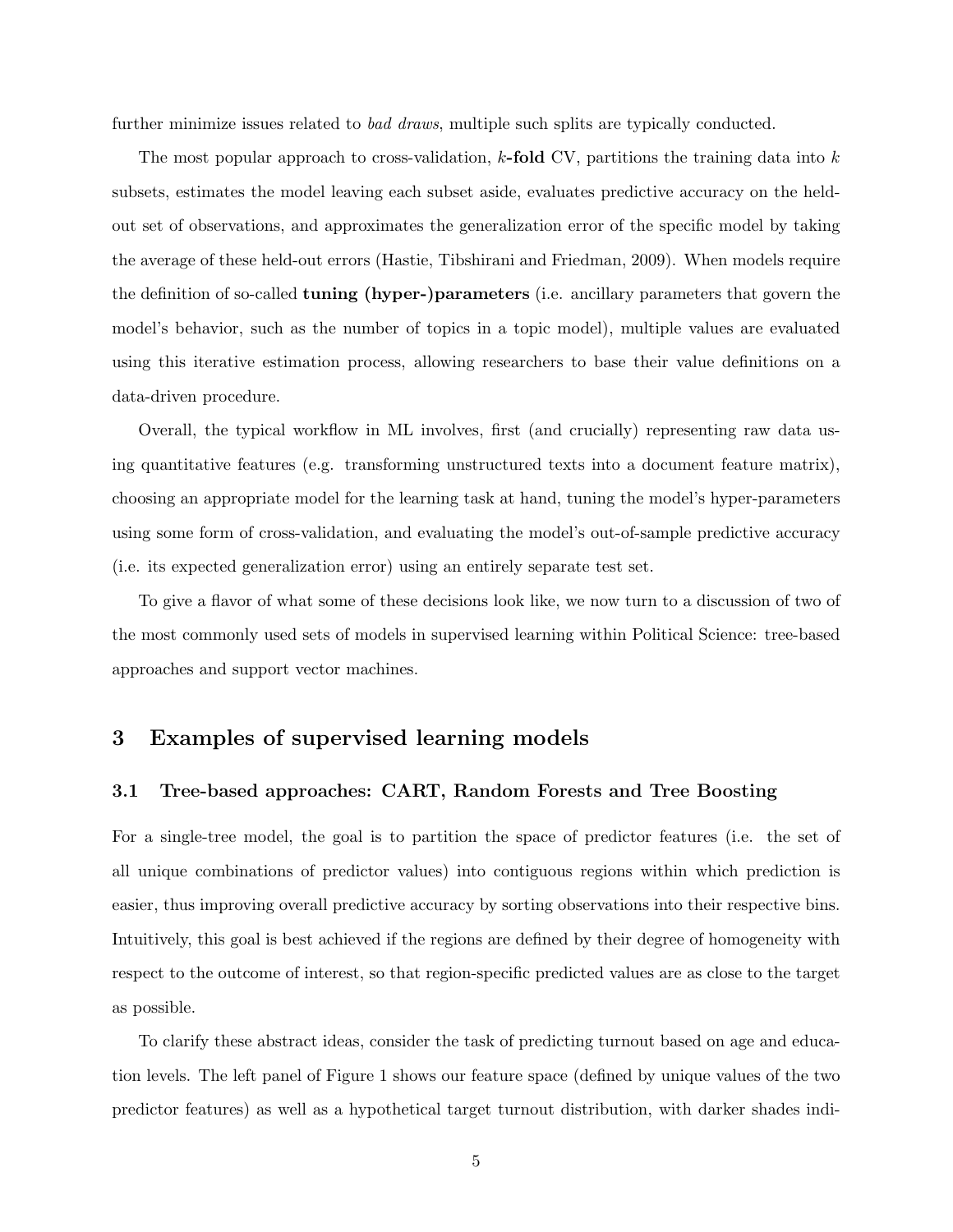<span id="page-5-0"></span>

Figure 1: Left Panel: Feature space comprised of ages and education levels, partitioned into regions that are relatively homogeneous with respect to probability of turnout (indicated with lighter shades of gray for every combination of feature values). Right Panel: Binary-tree representation of feature-space partition depicted on the left panel. Values at terminal nodes indicate predicted turnout probability in each corresponding region.

cating higher turnout rates. In turn, the center panel shows a stratification of all observations into regions for which a simple, constant prediction model (e.g. using the average turnout rate for all observations within the region) offers a good approximation of the underlying turnout distribution. When we restrict regions to form non-overlapping "boxes" that are aligned with the coordinate axes of the feature space (i.e. such that their edges are parallel to said axes), the partition can be represented by a recursive tree — hence giving these models their name. The right panel of Figure [1](#page-5-0) shows the recursive tree that corresponds to the partition depicted in the central panel, and is the result of fitting a classification and regression tree (or CART; see [Breiman et al., 1984\)](#page-21-1) model to the hypothetical data.

More formally, we can define the predictive task as one in which we need to learn parameters Θ in a function  $f(\mathbf{x}_i|\Theta) = T(\mathbf{x}_i|\Theta) = \sum_{b=1}^B \hat{y}_b \mathbf{1}(x_i \in R_b)$ , where  $R_b$  denotes the  $b_{th}$  region (out of B total regions) in the partition of the feature space,  $\hat{y}_b$  is the constant prediction for all observations in that region (typically the average or the modal category for observations in the region), and  $\mathbf{1}(\cdot)$ is the indicator function. The  $\Theta$  parameters control both the variables for creating each split in the recursive tree, as well as the value at which each split occurs.

Finding the best  $\Theta$  for any given loss function  $L(y_i, f(\mathbf{x}_i))$  is prohibitively costly, as it requires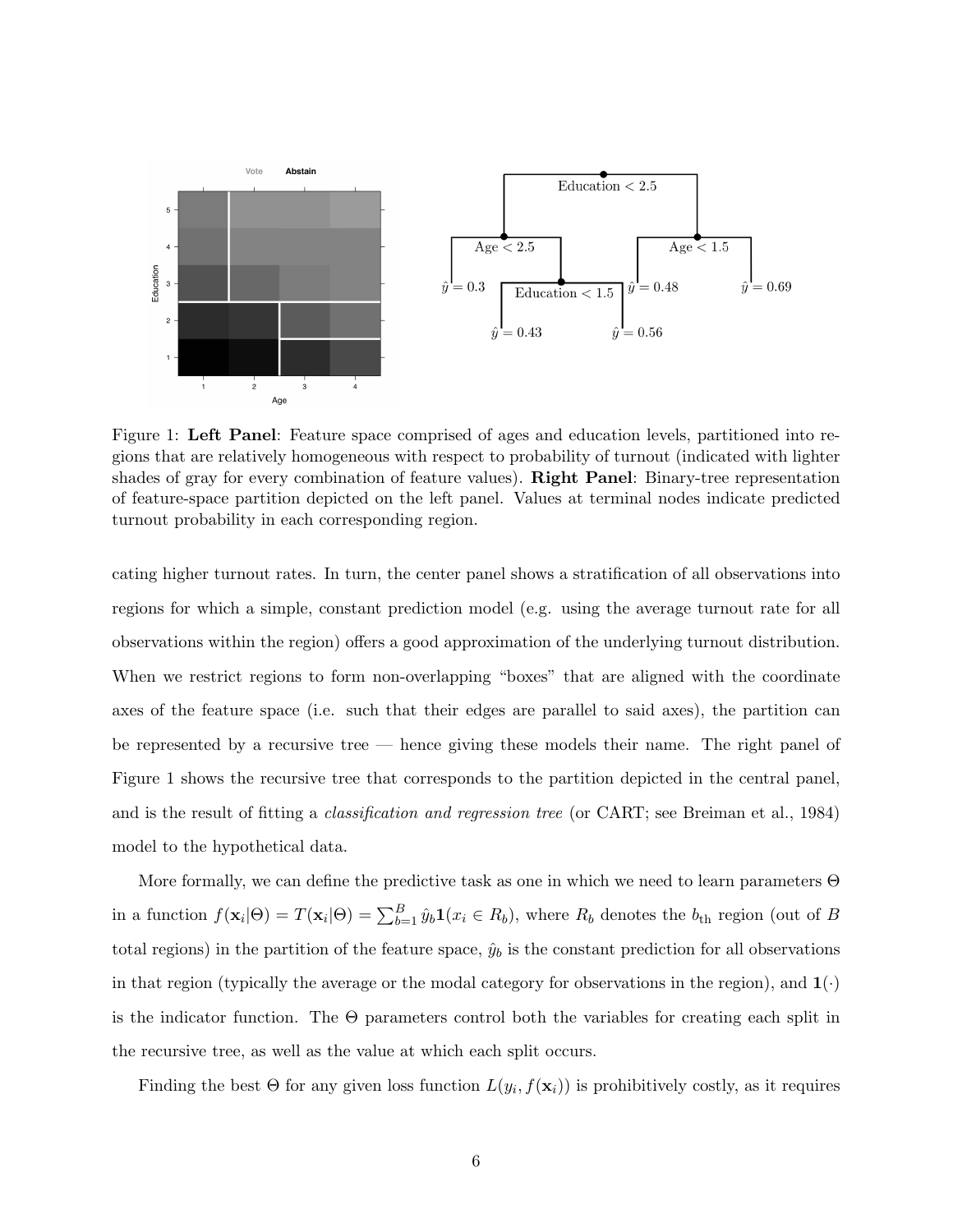solving an extremely hard discrete optimization problem. Instead, a simple greedy heuristic for finding a local optimum consists of sequentially picking a predictor-value pair  $p, v$  among the set of all predictors P that minimizes prediction loss among the induced regions. This approach, known as recursive binary splitting, forms the tree through a sequence of locally optimal recursive binary splits that starts with the entire feature space at its root<sup>[3](#page-6-0)</sup> and ends when a given stopping criterion is reached (for instance, fewer than a pre-specified number of observations would fall into a new region).

Although the final model has many advantages (e.g. it is easy to interpret and visualize, it can capture complex interactions between predictors when grown to be deep enough, it performs a kind of automatic feature selection by choosing locally predictive variables, and it can be easily adjusted to accommodate values that are missing<sup>[4](#page-6-1)</sup> or that are measured in different scales), it is also affected by serious limitations. First, growing a single, deep tree using binary recursive splitting can result in a grossly overfit model. In turn, and as an example of the common bias-variance trade-off, this high level of in-sample predictive accuracy usually comes at the expense of high estimator variance, as single trees grown recursively can often times yield wildly different predictions as a result of small changes in the training set. In addition, the constraint of creating regions that are axisparallel makes it very hard for a single-tree models to accommodate additive relationships, there are no natural measures of prediction uncertainty, and variable choice in recursive binary splitting is biased toward choosing variables with many potential splitting points.

While there are strategies designed to ameliorate some of these issues,<sup>[5](#page-6-2)</sup> the most common approach consists of building **ensembles** of trees. Formally, a tree-ensemble with  $M$  trees grown in a slightly different way to induce variety and learn relationships using a "wisdom-of-

<span id="page-6-0"></span><sup>3</sup>non-binary splits can always be represented as a sequence of binary splits, and as a result most tree-based algorithms rely on the latter.

<span id="page-6-1"></span><sup>&</sup>lt;sup>4</sup>Typically, missing predictors in the test-set are handled using *surrogate splits* — splits based on non-missing variables that result in similar reductions in loss as the original splitting feature.

<span id="page-6-2"></span><sup>5</sup>Cost-complexity pruning, for instance, was originally proposed by [Breiman et al.](#page-21-1) [\(1984\)](#page-21-1) to reduce the likelihood of overfitting, and consists of going over the internal nodes of a deeply grown tree and sequentially collapsing those that reduce loss the least. It has been shown that this is equivalent to finding a sub-tree that minimizes a penalized loss term, where the penalty term  $\lambda B$  is linear on the number of terminal nodes B, and the choice of the strength of penalization  $\lambda$  is typically chosen via cross-validation. Yet another alternative is given by *conditional inference trees*, proposed by [Hothorn, Hornik and Zeileis](#page-22-3) [\(2006\)](#page-22-3), which choose splitting variables and values using a non-parametric significance test of association between predictors and the outcome of interest, thus reducing feature selection bias and focusing on statistically predictive variables.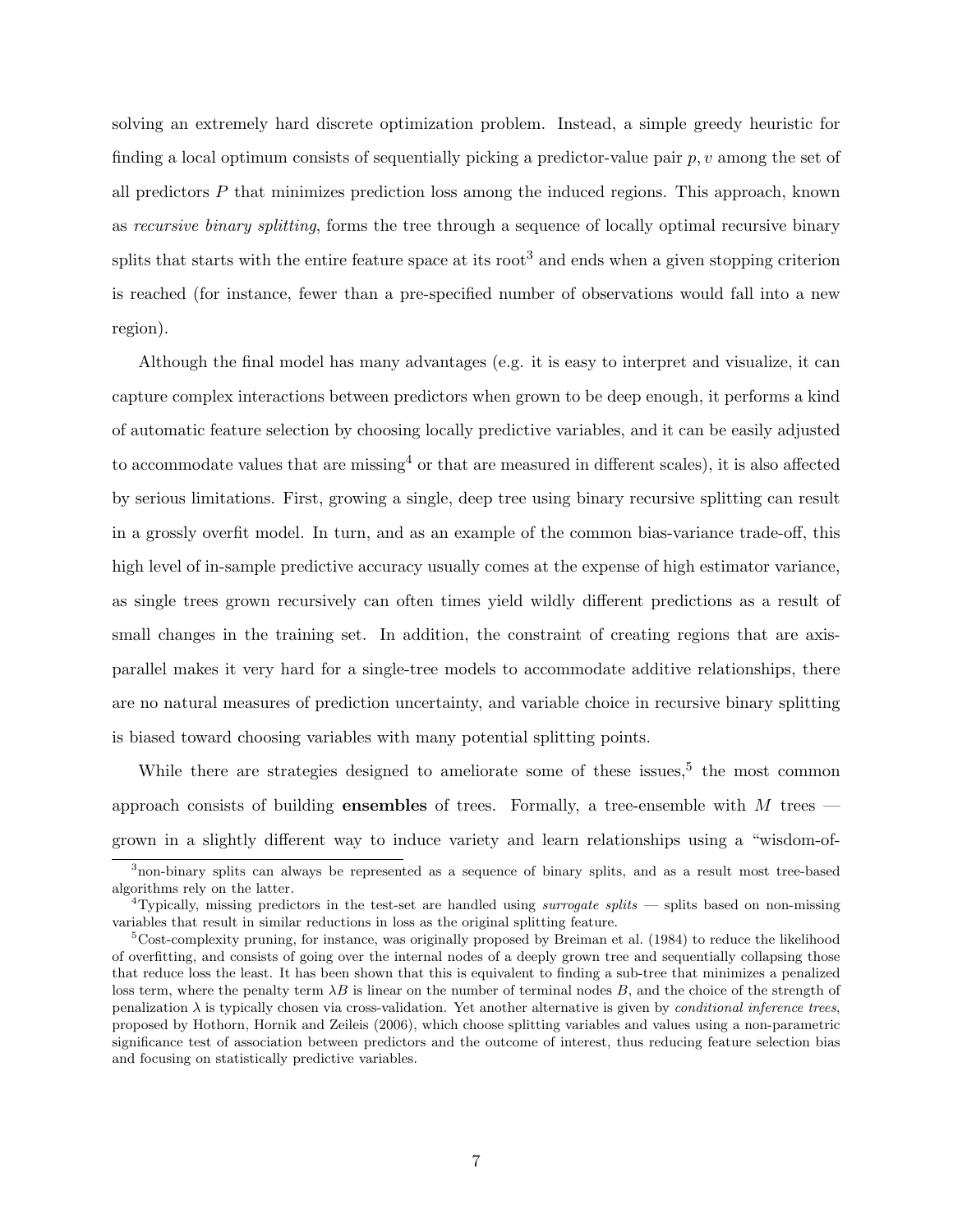crowds" approach — can defined by

$$
f(\mathbf{x}_i|\mathbf{\Theta}) = \frac{1}{M} \sum_{m}^{M} T(\mathbf{x}_i|\Theta_m)
$$

with the goal of learning optimal parameters

<span id="page-7-0"></span>
$$
\tilde{\Theta} = \underset{\Theta}{\text{argmin}} \sum_{i} L(y_i, f(\mathbf{x}_i | \Theta))
$$
\n(1)

with strategies used to induce differences across trees resulting in a variety flavors of tree-ensemble methods. Although there is a cost to be paid in terms of interpretability — for example, making a prediction is no longer as easy as "dropping" an observation down the binary tree, and following it until we hit a terminal region with a corresponding predicted value — the gains in predictive accuracy and reduction of generalization error offer substantial advantages. We now present two of the most commonly used ensemble models (viz. random forests and gradient boosting machines).

#### 3.1.1 Bagging and Random Forests

The first approach to building an ensemble of trees consists bootstrapping samples from the training set, fitting a single tree to each resampled set, and then aggregating predictions made by each such tree by taking their average, for instance. Adequately named bagging (a portmanteau for bootstrap aggregating), this approach can help accommodate non-interactive relationships (by building trees with branches that are functions of a single predictor, for instance) as well as non-linear ones. However, the approach remains unsuccessful in terms of reducing estimator variance (and thus improving overall generalization error) unless an additional step is taken to de-correlate the trees that form the ensemble.

A simple way to reduce variance by way of reducing correlation among trees is to restrict the choice of each splitting variable to a random subset of predictors  $p \subset P$ , so that each bagged tree provides a truly different "perspective" on the prediction problem. In fact, it can be shown that correlation  $\rho(\mathbf{x})$  declines as the relative size of p (i.e. the number of predictors used at any given splitting point) decreases [Hastie, Tibshirani and Friedman](#page-22-0) [\(2009\)](#page-22-0). This model, known as a *random* forest (or RFs; [Breiman, 2001\)](#page-21-2), is one of the most popular machine learning approaches used in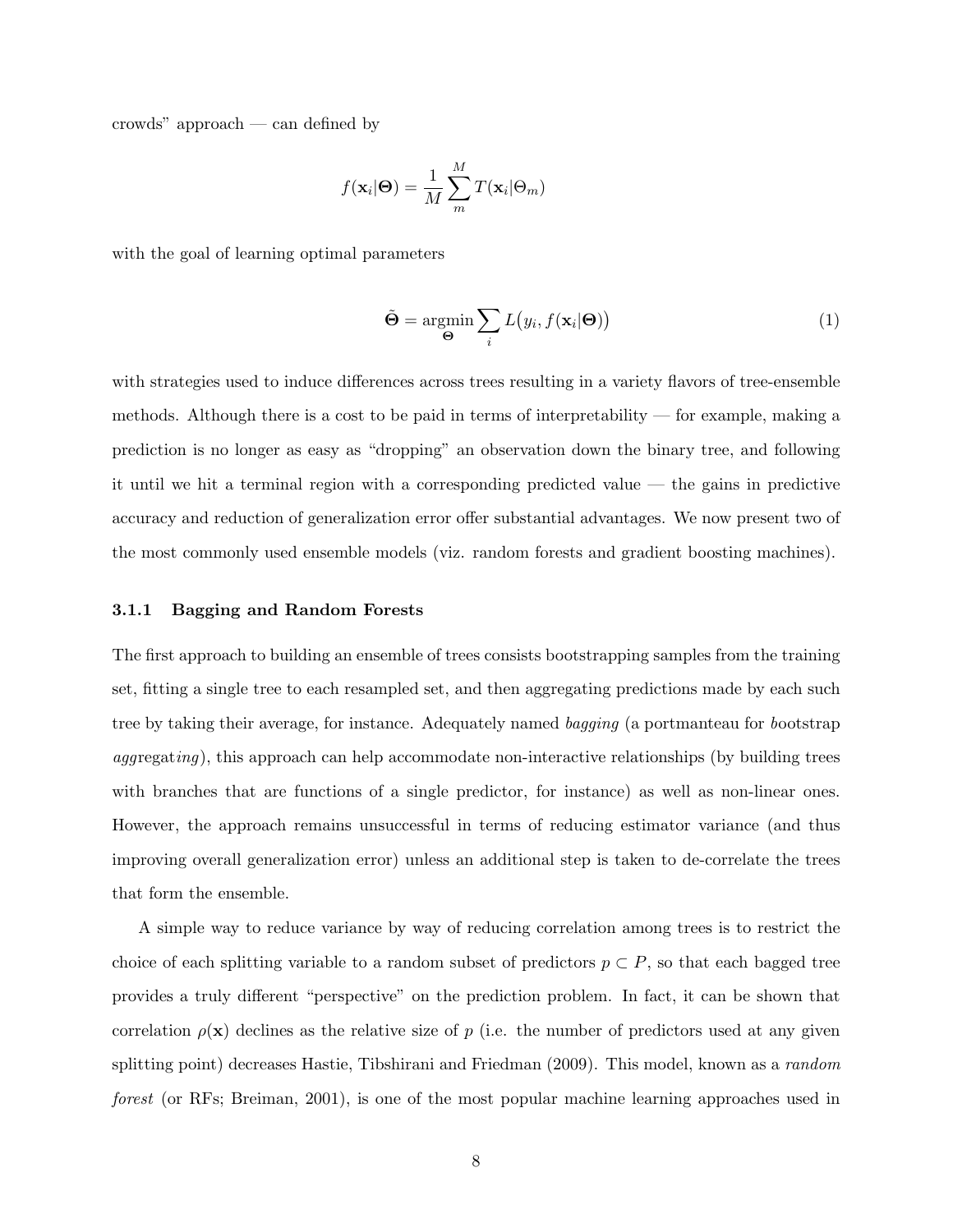Political Science, with simple to use implementations in open-source software (e.g. randomForest in  $\bf{R}$ ) that require cross-validation of only a handful of parameters (including the ensemble size M and the size of the random subset of predictors at each splitting point  $|p|$ ). And because trees can be grown in parallel, the approach has the potential to scale relatively well in the presence of large ensembles and datasets.

In addition to improving predictive accuracy by reducing variance and maintaining each tree's low bias properties, as well as increasing the set of functional associations the model can represent and performing the same kind of on-the-fly feature selection performed by single-tree approaches, RFs can easily provide estimates of generalization error by generating out-of-bag (i.e. out-of-sample) predictions for observations not in the bootstrap sample for each tree. Furthermore, measures of uncertainty can be readily produced using bias-corrected versions of the infinitesimal jackknife [\(Efron and Hastie, 2016;](#page-21-3) [Wager, Hastie and Efron, 2014\)](#page-24-0) and no additional computational costs.

#### 3.1.2 Gradient Tree-Boosting

An alternative approach to building ensembles of trees is known as *boosting* [\(Schapire, 1990;](#page-23-5) [Freund](#page-21-4) [and Schapire, 1997\)](#page-21-4). Boosting is an example of *forward stagewise additive modeling*  $\sim$  a procedure that tackles a complex optimization problem involving a sum of basis functions (such as [1\)](#page-7-0) sequentially, in  $M$  steps. At each step, the parameters involved in the basis functions (in this case, trees) fit up until that point are left unchanged, thus reducing the complexity of the optimization problem by solving for the optimal parameters of a single basis function at each stage. As such, program in Equation [1](#page-7-0) becomes

$$
\tilde{\Theta}_m = \underset{\Theta_m}{\text{argmin}} \sum_i L(y_i, f_{m-1}(\mathbf{x}_i) + \nu T_m(\mathbf{x}_i | \Theta_m)),
$$

where  $0 < \nu \leq 1$  is a step size that controls the learning rate,  $f_{m-1}(\mathbf{x}_i)$  is the prediction of the tree ensemble fit in the first  $m-1$  stages. What distinguishes boosting from other stagewise approaches is its focus on repeatedly modified versions of the training set, effectively transformed to gradually shift focus, at each stage, to observations that have been poorly fit by the ensemble up until that point.

A general formulation of this approach is given by gradient boosting machines (GBMs), which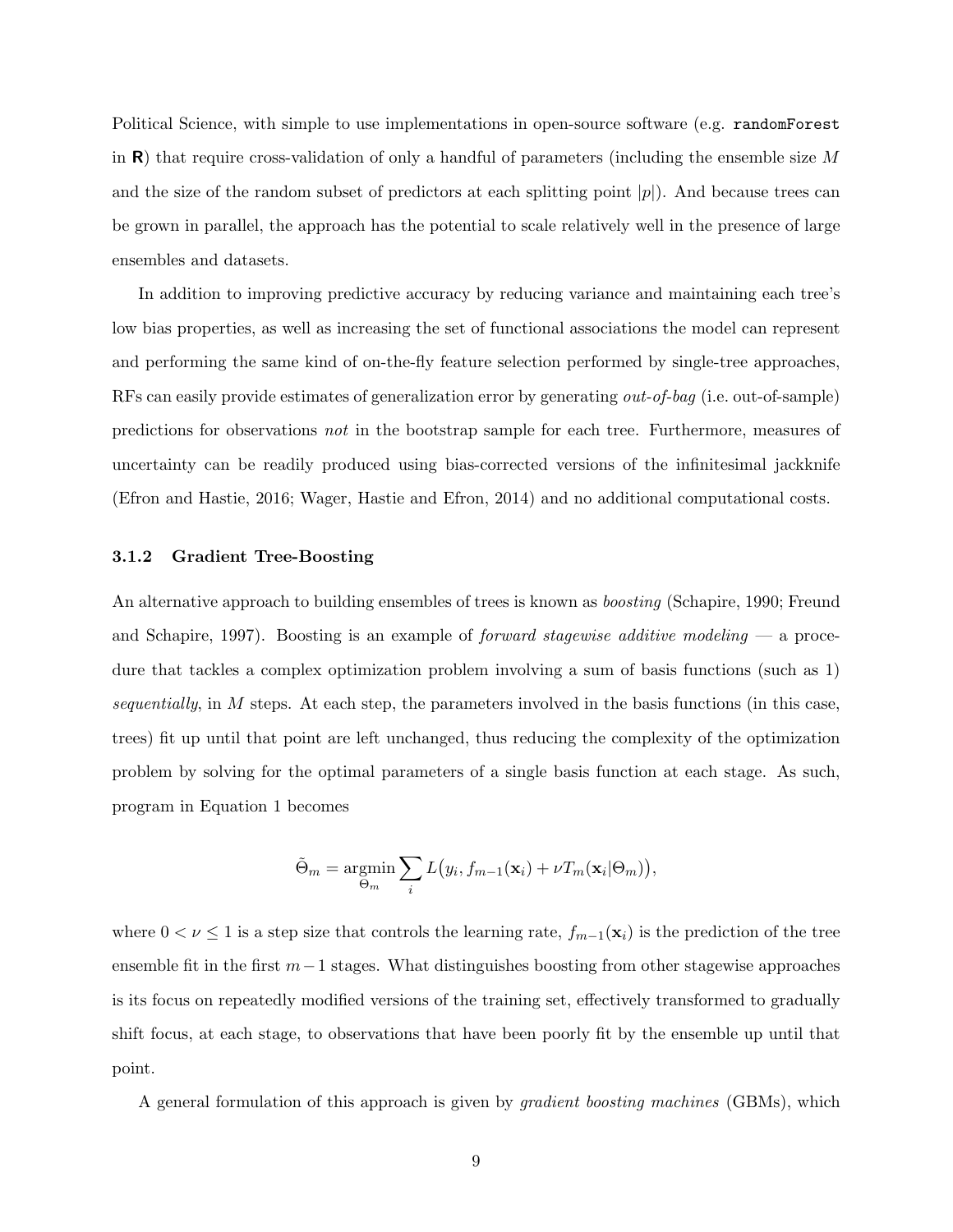fits a tree  $T_m(\mathbf{x}_i | \Theta_m)$  to the negative gradient of the loss function with respect to  $f(\mathbf{x}_i)$  evaluated at  $f_{m-1}(\mathbf{x}_i)$  at each stage of the sequential ensemble construction. In doing so, the model progressively concentrates on some measure of difference between predictions made up to the  $m-1$  previous iterations and observed values, which is precisely the information contained in the negative gradient. For example, with (half) squared error loss, the  $i_{th}$  component of the negative gradient is given by

$$
\frac{\partial}{\partial f(\mathbf{x}_i)} \frac{1}{2} [y_i - f(\mathbf{x}_i)]^2 \Big|_{f_{m-1}(\mathbf{x}_i)} = y_i - f_{m-1}(\mathbf{x}_i)
$$

which is the model's residual up to the  $m-1$  step. Other differentiable loss functions make it possible to use gradient tree-boosting for a variety of problems classification and regression problems. The AdaBoost.M1 algorithm [\(Freund and Schapire, 1997\)](#page-21-4), for instance, is a commonly used implementation of gradient boosting for binary classification using an exponential loss function and predictions in the set  $\{-1, 1\}$ .

Although not parallelizable like RFs (as they must be learned sequentially), GBMs are typically very fast to estimate. Tuning them requires defining values for the number of trees in the ensemble M, for the step size  $\nu$  and for the tree depth of each ensemble member. In practice, all trees are usually grown on training sets to be "weak" learners (i.e. shallow trees, with depth defined primarily by theoretical order of anticipated interactions among predictors),  $\nu$  is set to some small number (e.g.  $\nu = 0.001$ ), and M is chosen by K-fold cross-validation from a fine grid (e.g.  $M \in$  $\{2, 3, \ldots, 5000\}$ . Overall, gradient tree-boosted models have been found to have excellent predictive performance, prompting some to call them "the best off-the-shelf classifiers in the world" at one point in time [\(Breiman et al., 1998;](#page-21-5) [Hastie, Tibshirani and Friedman, 2009\)](#page-22-0). Good implementations in R include the gbm package (which can be cross-validated using caret) and h2o.gbm in the h2o package. Performance can usually be enhanced even further by incorporating some of the ideas behind RFs, such as using data subsampling at each stage of the ensemble creation, resulting in a variant of GBM called stochastic gradient boosting [\(Friedman, 2002\)](#page-21-6), also implemented in gbm in R.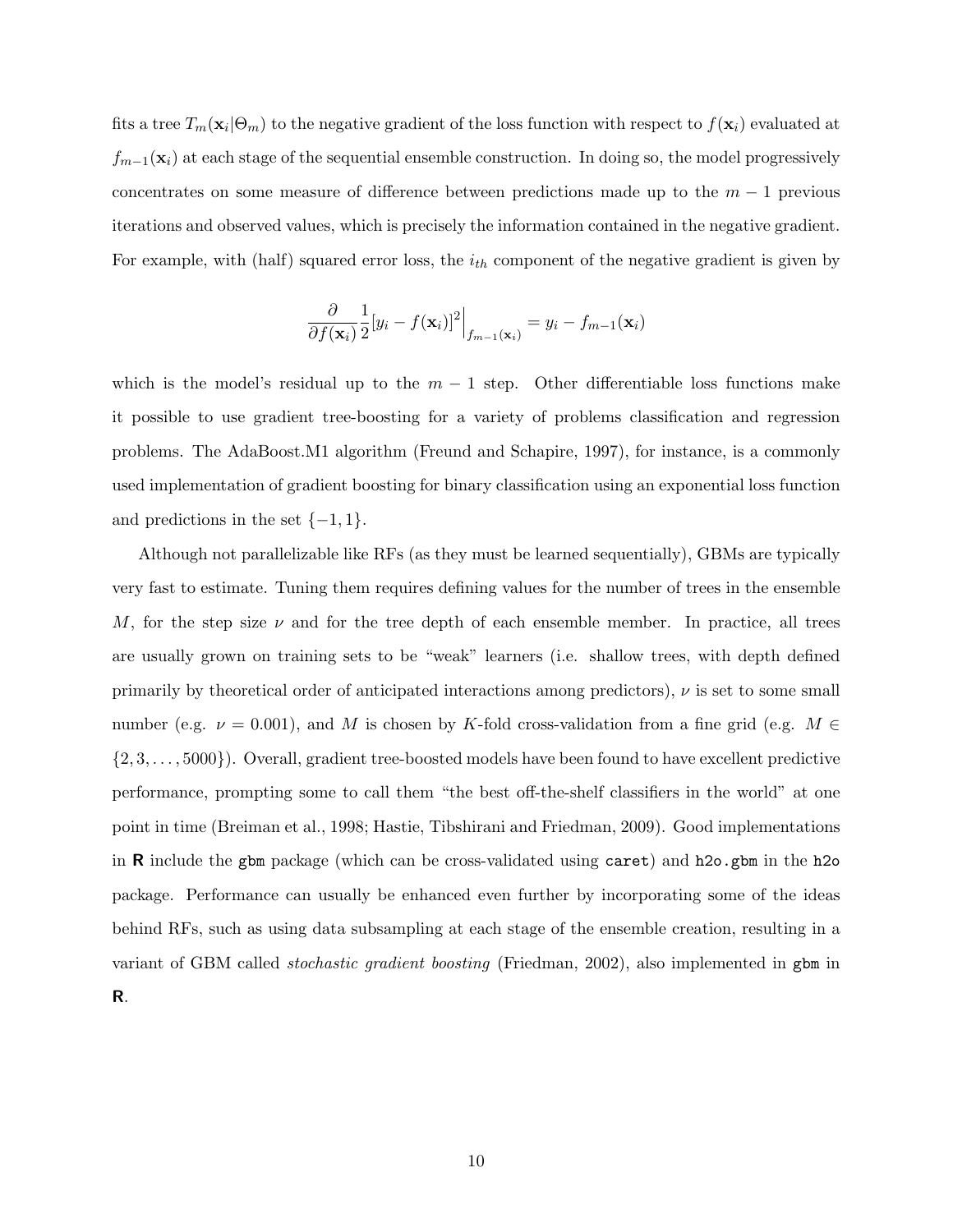#### 3.1.3 An application to small-group preference estimation

In addition to their use in forecasting tasks (e.g. [Muchlinski et al., 2016;](#page-23-6) [Kaufman, Kraft and Sen,](#page-23-7) [2018\)](#page-23-7), tree-based models have commonly been used in the social and political sciences to study interactive effects and other types of conditional associations. In the study of causal relationships, for instance, tree-ensembles have been used to identify heterogeneous treatment effects (e.g. [Imai](#page-22-4) [and Strauss, 2011;](#page-22-4) [Green and Kern, 2012;](#page-22-5) [Wager and Athey, 2017\)](#page-24-1). Their ability to identify complex functional forms without the need for researcher-defined specifications makes tree-based models ideal for another task: estimating preferences among small target populations using poststratification of estimates obtained from non-representative samples.

In a survey of potential applications of tree-based models within Political Science, [Montgomery](#page-23-8) [and Olivella](#page-23-8) [\(2018\)](#page-23-8) are able to reproduce and efficiently scale-up the exercise conducted by [Ghitza](#page-22-6) [and Gelman](#page-22-6) [\(2013\)](#page-22-6). In their study, Ghitza and Gelman aim to estimate vote intentions of small groups of voters during the 2008 presidential election, as well their likelihood of turning out to vote. The groups, defined by intersections of geographic and socio-demographic characteristics (e.g. Highschool educated Latino women between 18 and 25 who live in North Carolina), were assumed to have preferences that depended on the *combination* of these characteristics, thus requiring models that allowed for "deep interactions" on their right-hand sides.

The two-step approach they propose — which involves a predictive stage and a post-stratification stage, known as multi-level regression and post-stratification, or MRP — uses a random-intercepts model to model preferences as a function of these interactions, and post-stratifies predictions based on this model using highly granular frequency counts (e.g. census tables at the block level) that are then aggregated to whatever level is desired. Although interested in combinations of a large number of socio-demographic characteristics, Ghitza and Gelman's exercise is restricted by the computational limits imposed by the estimation of a large number of random effects involved in fully interactive specification of the first stage model.

To address this, Montgomery and Olivella replace the first stage model with a tree-based ensemble (viz. Bayesian Additive Regression Trees, or BART), which effectively only incorporates interactive effects when the training data support them, thus reducing the computational cost of the estimation without sacrificing potentially relevant model complexity. The results of both ex-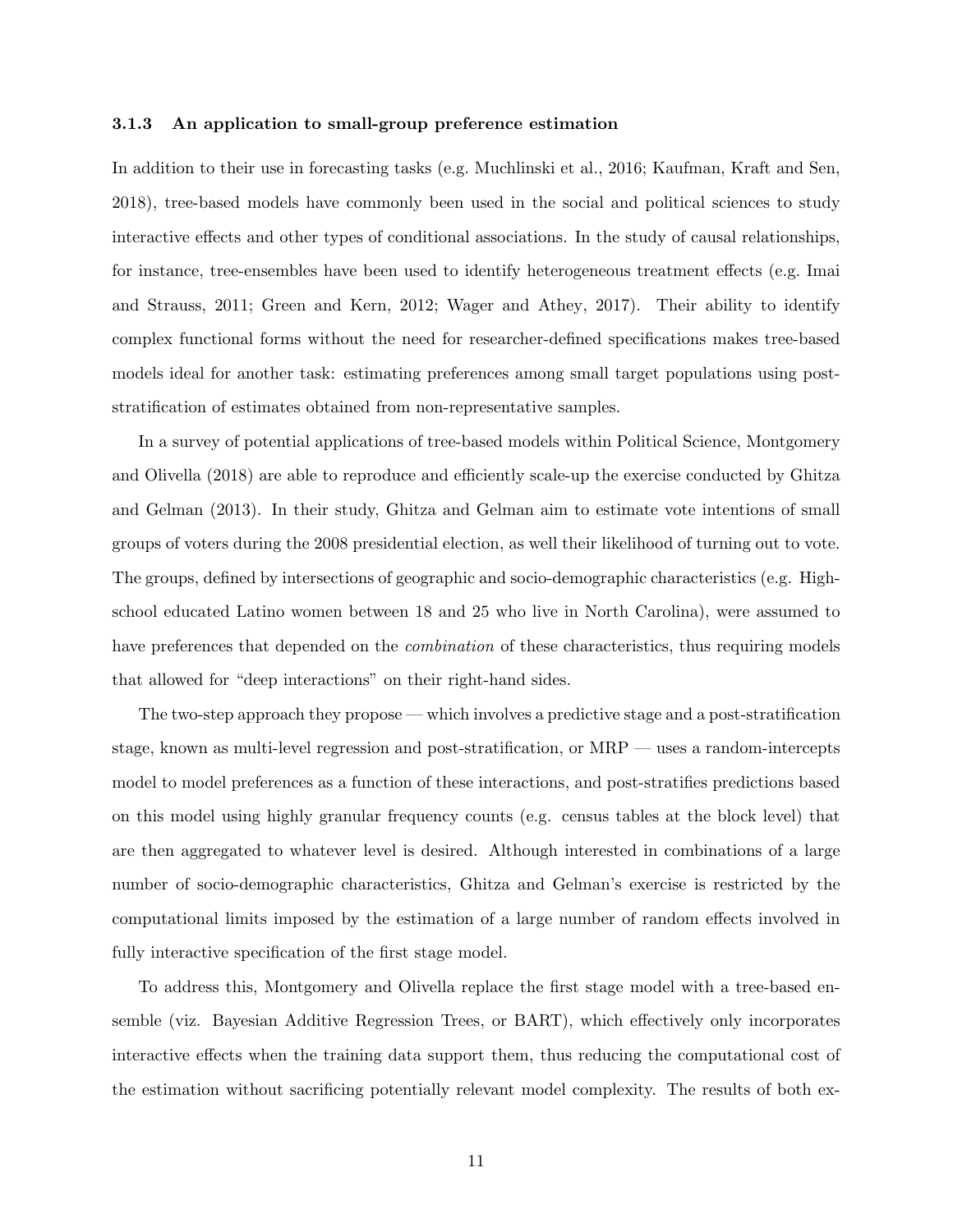<span id="page-11-0"></span>

Figure 2: Left Panel: Post-stratified predictions of turnout during 2008 presidential election in the US, at low levels of demographic aggregation. Predictions produced by a multilevel model along the y-axis, and predictions along the x-axis produced by a Bayesian additive regression tree model. Right Panel: Post-stratified predictions of vote intention for McCain during 2008 presidential election in the US, at low levels of demographic aggregation. Predictions produced by a multilevel model along the y-axis, and predictions along the x-axis produced by a Bayesian additive regression tree model.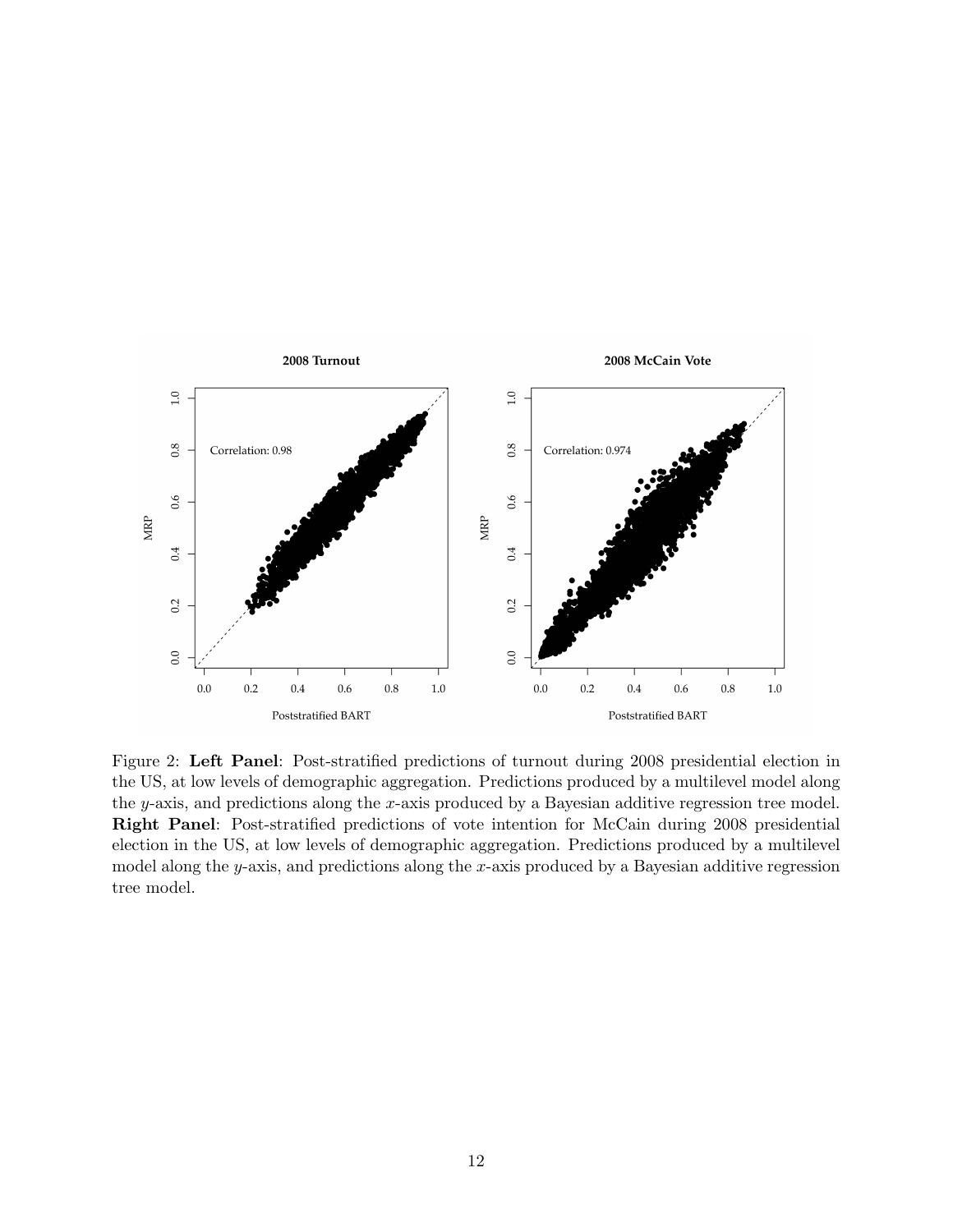ercises are virtually identical when estimated using the same set of four predictors (viz. state, ethnicity, income, and age), as evidenced by Figure [2](#page-11-0) (which presents the set of post-stratified MRP estimates vs. the post-stratified tree-based estimates). Contrary to the multilevel model, however, the tree-based approach can easily incorporate the full set of available predictors (a set of 8 discrete variables with a total set of 163,200 fully interacted categories) with very little additional computational overhead.

#### 3.2 Kernel methods: Support Vector Machines

Yet another approach to the supervised learning problem is offered by support vector machines (SVMs), which have been most successfully used to solve classification problems — particularly when the number of predictive features is much larger than the number of observations  $n$ , or  $p \gg n$ . Examples of classes could be party affiliation, vote choice, sentiment, or whether or not a respondent received the experimental treatment. Like many tree-based models, they are "one of the 'must-have' tools in any machine learning toolbox"[\(Efron and Hastie, 2016,](#page-21-3) p. 387).

Intuitively, an SVM finds a hyperplane that maximizes the distance between it and the nearest instances of each class (the support vectors), thus producing the "cleanest" possible sorting of observations. This distance to the nearest instances, called the margin, generates a kind of buffer between types of observations; the optimization objective behind SVMs is to maximize the width of this buffer. To make these ideas more concrete, take an example where a researcher wants to predict whether instances are members of class A or class B. To do so, the researcher has two variables:  $X1$  and  $X2$ . When fitting an SVM to predict which class each observation belongs to, the SVM finds the maximum-margin plane that separates these two classes while maximizing the distance between the plane and the nearest class instances.

Graphically, this is depicted on the left panel of Figure [3.](#page-13-0) In the figure, instances belonging to class A are shown as light-gray circles, and instances belonging to class B are shown as dark-gray triangles. The maximum-margin hyperplane is the solid line separating the two groups, and the margin (which touches the support vectors) is depicted using dashed lines equidistant from the hyperplane. As can be seen, all of the circles lie below the hyperplane (a line, in this case), while all of the triangles lie above the hyperplane: classes are perfectly linearly separable. Fitting an SVM (or, in this simple case, a maximum margin classifier) amounts to finding this separating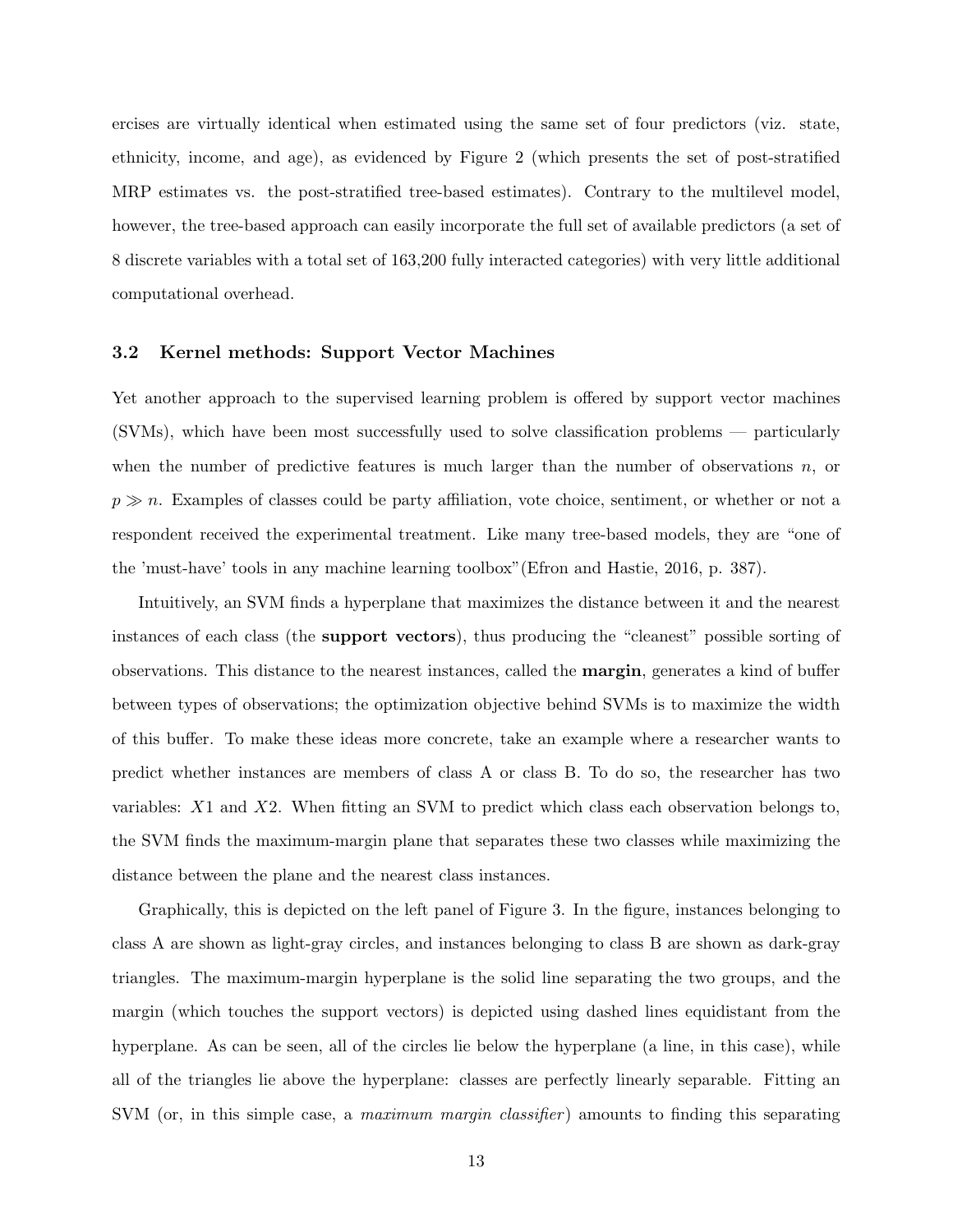<span id="page-13-0"></span>

Figure 3: Left Panel: Classifying by a Maximum-Margin Hyperplane: a linearly-separable problem, with the corresponding separating line (solid line) and classification margins (dashed lines). Right Panel: Non-linearly separable classification problem of Class A (outer light gray triangles) and Class B (inner dark gray circles) instances.

line. Note that an important implication of this goal is that only those instances near the class boundary play a big role its definition, while those that remain far away from the boundary have little effect on its location and direction.

More formally, assume that a given data set consists of  $N$  instances represented by a set of features. In Figure [3,](#page-13-0) there are 40 instances, and the features used are the variables X1 and X2, where  $x_{1i} \in \mathbb{R}$  and  $x_{2i} \in \mathbb{R}$ . Additionally, the target classes can be either  $-1$ , or  $y_i \in \{-1, 1\}$ . A hyperplane is defined by:

<span id="page-13-1"></span>
$$
x: f(x) = x^T \beta + \beta_0 = 0 \tag{2}
$$

where  $\beta$  is a unit-length vector. Such a plane is separating if all instances of a class lie above it, and all instances of the other class lie below it (or, equivalently, if  $y_i f(x) > 0$  for all training instances. Thus, a classification rule based on the separating plane would be  $G(x) = \text{sign}[f(x)]$ . Finally, note that (given  $||\beta|| = 1$ ) the distance between any observation i and the separating plane is given by  $y_i(x_i^T \beta + \beta_0)$ . Thus, and for a margin M and set of support vectors S, finding the maximum margin classifier amounts to finding

$$
\underset{\beta,\beta_0}{\text{argmax}} M \text{ subject to } y_i(x_i^T \beta + \beta_0) \ge M \quad \forall i
$$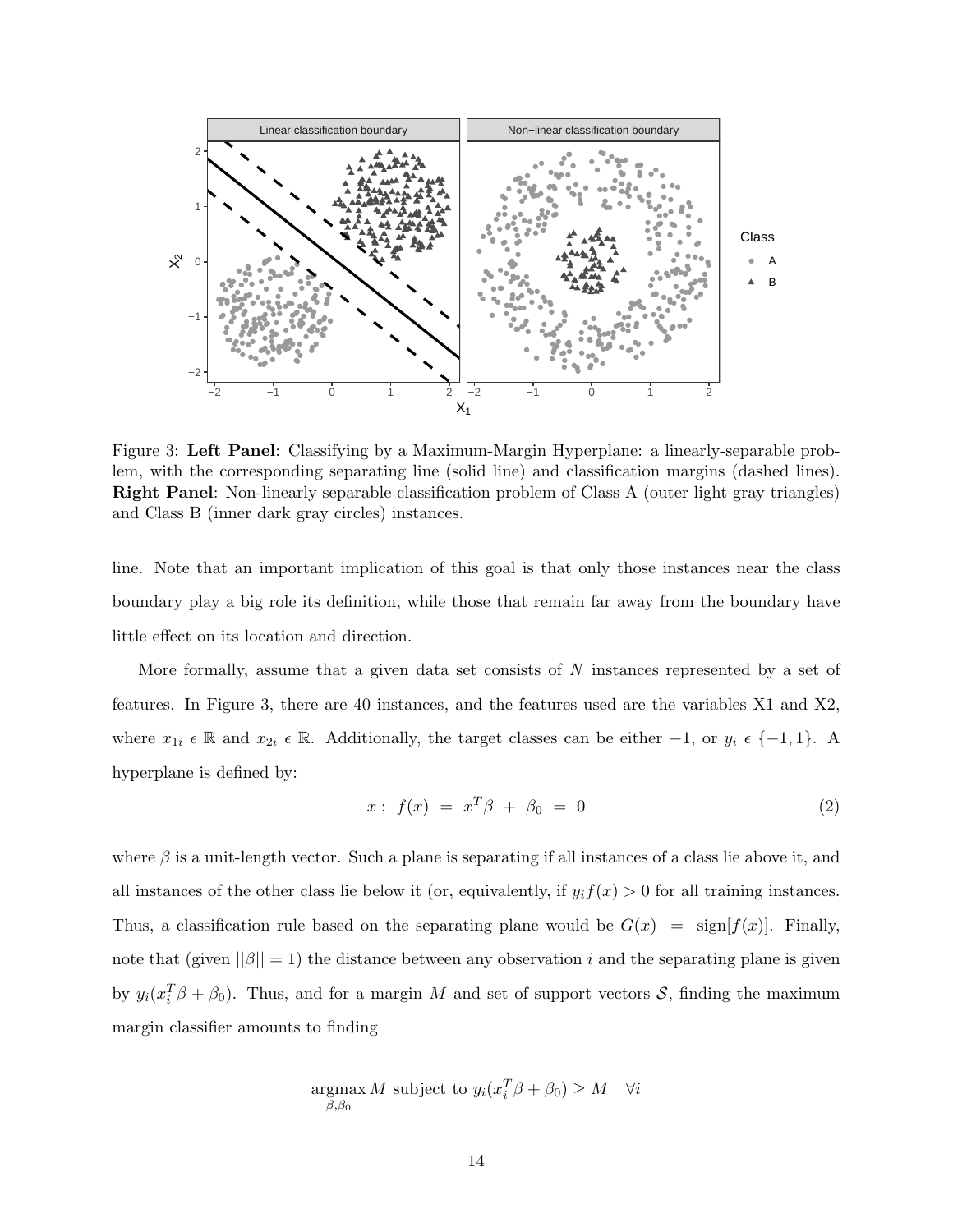To do so, the relevant Lagrangian dual objective function is maximized, and the solution for  $\beta$  is found to be:

$$
\hat{\beta} = \sum_{i=1}^{N} \alpha_i y_i x_i = \sum_{i \in S} \alpha_i y_i x_i, \qquad (3)
$$

where  $\alpha_i$  are the Lagrange multipliers, and the second summation highlights the fact that only those observations in the support set affect the separating hyperplane.

#### 3.2.1 The soft-margin classifier

So far, we have assumed that a hyperplane can perfectly separate instances across classes. When this is not the case, we must relax the constraint imposed on the distances between points and the hyperplane, and allow for a certain amount of *slack*. This slack will allow for instances to be within the margin, or even to cross the (quasi-)separating hyperplane.

Thus, although the objective of the optimization stays the same (i.e. maximize the margin), the **soft-margin** constraint is given by  $y_i(x_i^T \beta + \beta_0) \geq M(1 - \epsilon_i)$ , where the  $\epsilon_i$  are the slack terms, themselves constrained so that that  $\sum_i \epsilon_i \leq C$ . The dual objective is now maximized subject to  $0 \leq \alpha_i \leq C$  and  $\Sigma_{i=1}^N \alpha_i y_i = 0$ . As a result, C becomes a tuning parameter.

Specifically, the margin around the identified hyperplane(s) is larger for smaller values of  $C$ (e.g.  $C = 0.01$ ) and is smaller for larger values of  $C$  (ex.  $C = 1000$ ). Larger values of  $C$  thus result in greater focus of attention on the points located very close to the decision boundary, while smaller values involve data points farther away. It is these points (which effectively have Lagrange multipliers greater than zero) that now become the support vectors.<sup>[6](#page-14-0)</sup>

Typically, the value for C is defined through cross-validation; when identifying *linear* boundaries, however, the results tend not to be too sensitive to the specification of C [\(Hastie, Tibshirani](#page-22-0) [and Friedman, 2009\)](#page-22-0). The choice matters considerably more when linear boundaries no longer generate optimal classifiers, as smaller values of  $C$  can result in severe over-fitting. The generalization of these ideas to non-linear decision boundaries is what is typically called a support vector machine.

<span id="page-14-0"></span><sup>&</sup>lt;sup>6</sup>Incidentally, this is yet another manifestation of the bias-variance tradeoff: larger C values result in a lowbias/high-variance estimator, whereas smaller C values (and consequently a higher number of support vectors) results in low-variance/high bias estimators.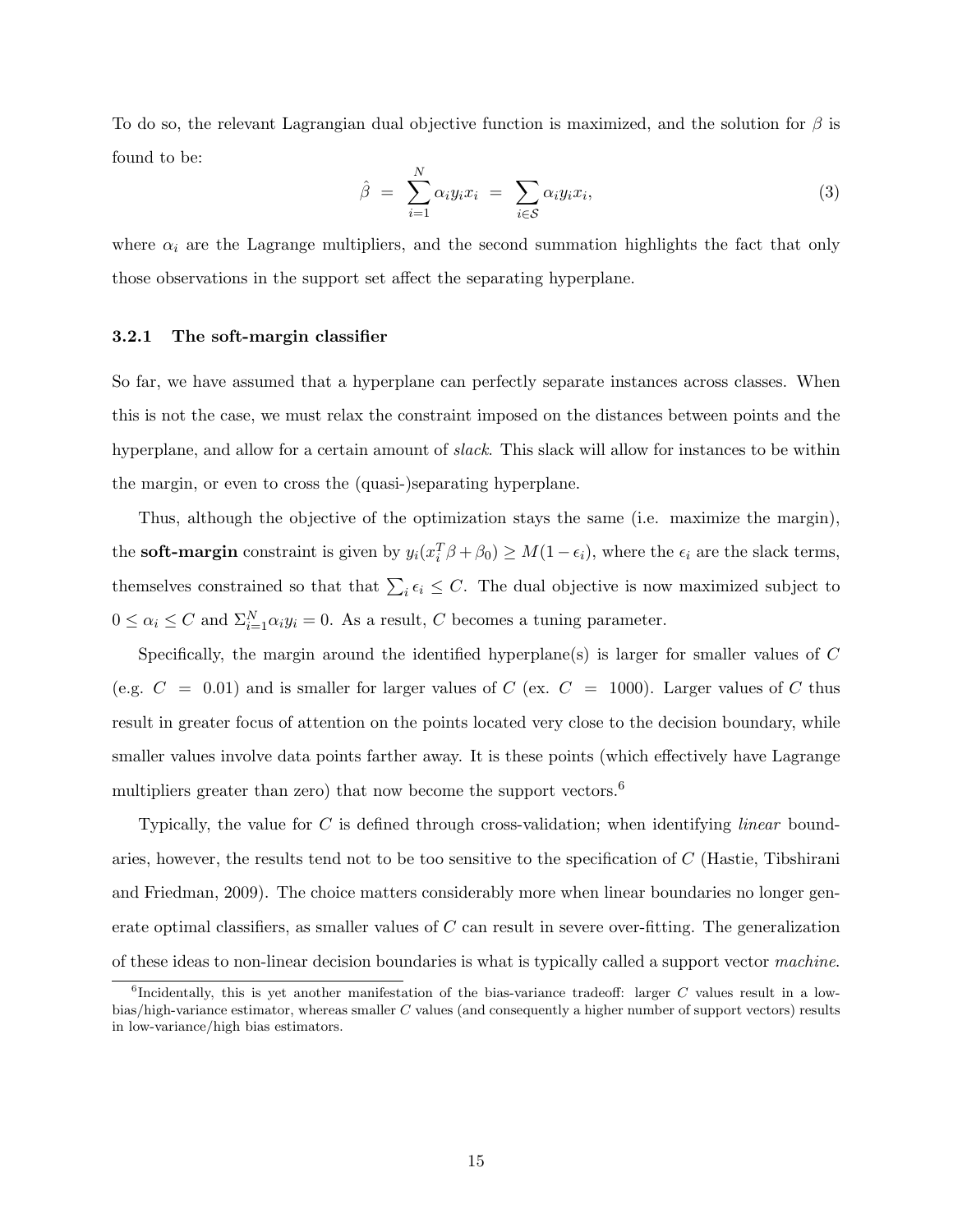#### 3.2.2 Support Vector Machines and Kernels

It is often the case that a non-linear classification boundary is needed in order to correctly classify instances. For instance, consider the right panel of Figure [3.](#page-13-0) Although the two classes are easily recognized as occupying different regions of feature space, no hyperplane across it would result in a good separation. The optimal decision boundary, which in this case corresponds to a circle, is not linear.

In the classical regression context, dealing with non-linear associations involved incorporating non-linear functions of predictors (e.g. higher order polynomials, log-transformations, etc.) into the specification of the conditional expectation of the outcome. SVMs adopt a similar strategy: instead of operating on the space defined by the original set of predictors (where no linear boundary can correctly separate classes of the target outcome), they operate on a transformed space of higher dimensions in which linear separability becomes possible.

Consider, once again, the classification problem illustrated on the right panel of Figure [3](#page-13-0) (now reproduced as a tilted projection at the bottom of Figure [4\)](#page-16-0). Suppose we add a third feature equal to the negative sum of squares of the original predictors. This results in the 3D scatterplot depicted on Figure [4,](#page-16-0) slightly tilted to improve visibility. In this new, three-dimensional feature space, observations are now arrayed on a conical surface, with instances of class B rising to its apex. It is now easy to define a plane, depicted in gray in Figure [4,](#page-16-0) that cuts the top of this cone and separates instances of the two classes. The projection of this separating plane back onto the original two-dimensional space generates the circular decision boundary we needed. Once again, the SVM's goal is to learn this separating plane.

What is remarkable about actual implementations of SVMs is that there is no need to explicitly define what these additional dimensions are, provided they can be expressed as functions of the pairwise dot products  $\langle x_i, x_j \rangle$  of the original features. Specifically, SVMs rely on kernels  $K(x_i, x_j)$ bivariate, symmetric, and positive-definite functions that define measures of proximity or similarity between observations, and which operate on the space of original features. In practice different kernels support different kinds of implicit added features. This approach, called the kernel trick, avoids explicit re-mapping onto higher-dimensional spaces. Like boosting, kernelization can be applied to many different types of learners (including GLMs; see, for instance [Hainmueller and](#page-22-7)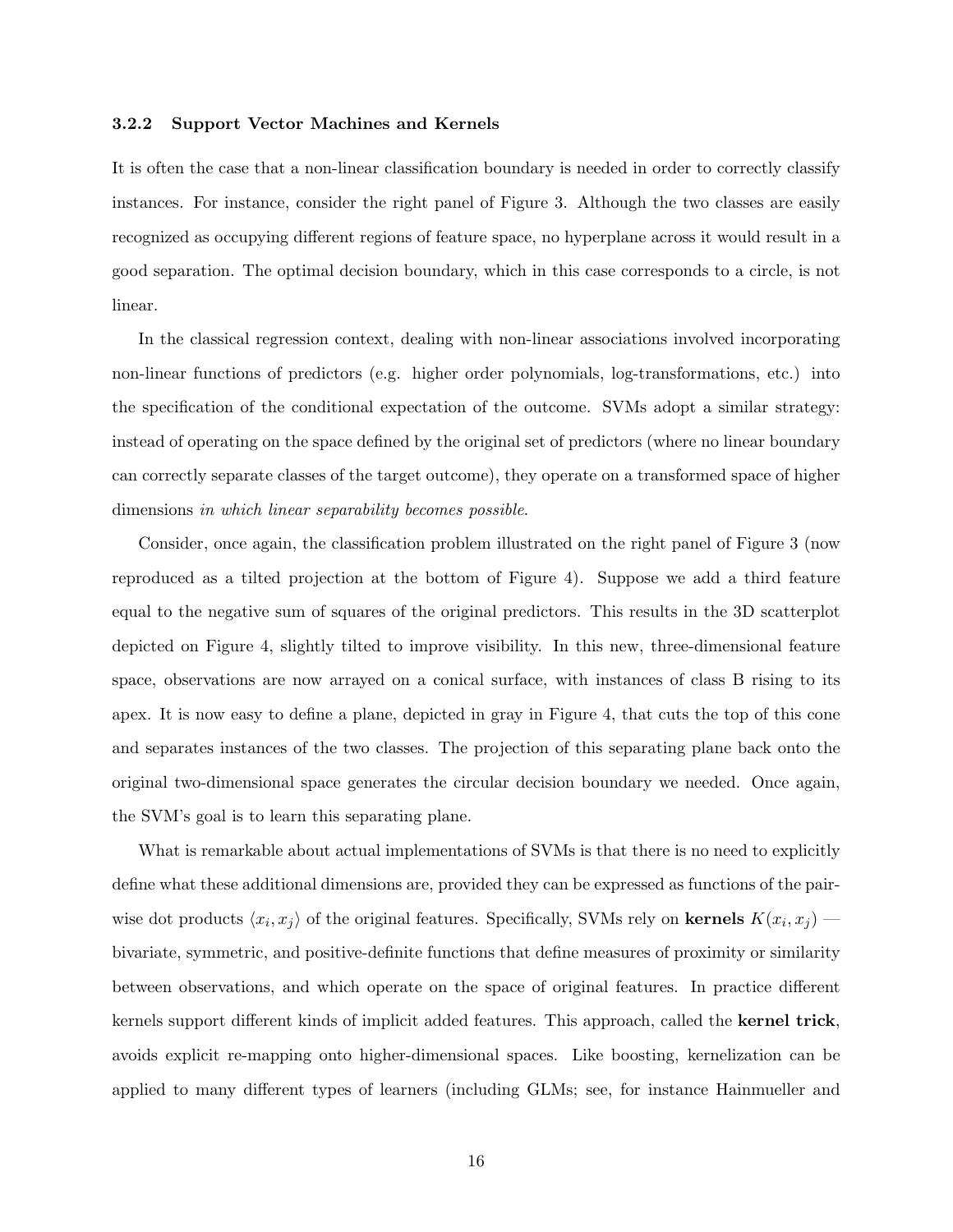<span id="page-16-0"></span>

Figure 4: Illustration of kernel trick: Tilted projection of instances depicted in right panel of Figure [3](#page-13-0) onto space with an additional dimension  $z = -(X_1^2 + X_2^2)$  (original two-dimensional representation can be seen a the bottom). Observations of Class B (in dark gray) now cluster at the top of a conical surface. SVM learns the gray plane that cuts across this conical surface, resulting in perfect separation of Class A instances (light gray, below plane) and Class B instances (dark gray, above plane).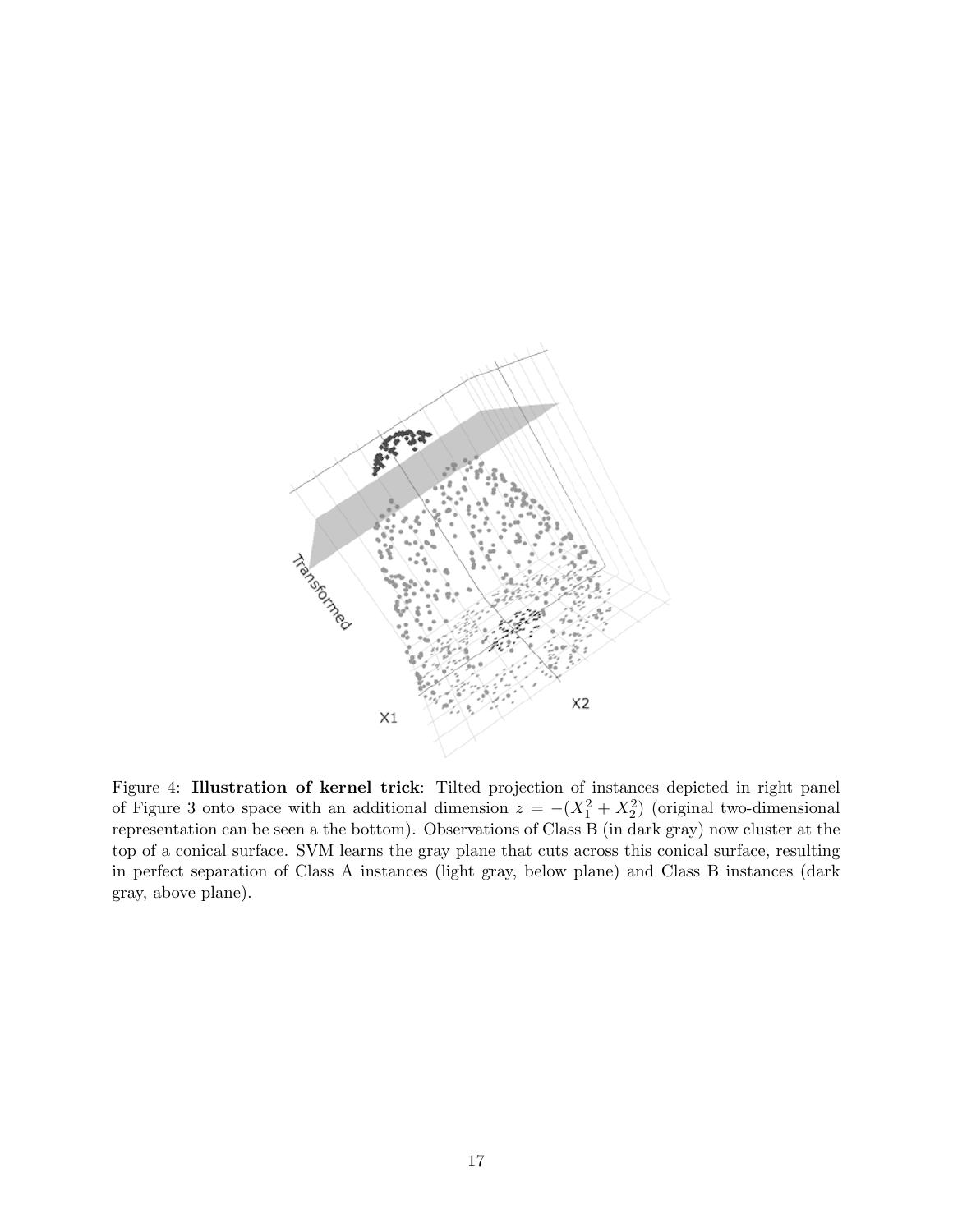Table 1: Popular SVM Kernels

<span id="page-17-0"></span>

| Kernel                   | Form                                                          |
|--------------------------|---------------------------------------------------------------|
| Linear                   | $K(x, x') = \langle x, x' \rangle$                            |
| dth Degree Polynomial    | $K(x, x') = (1 + \langle x, x' \rangle)^d$                    |
| Radial Basis Function    | $K(x, x') = \exp(-  x - x'  ^2/c)$                            |
| Sigmoid (Neural Network) | $K(x, x') = \tanh(\kappa_1 \langle x, x' \rangle + \kappa_2)$ |

[Hazlett, 2014\)](#page-22-7).

In the SVM literature, popular kernels include the polynomial kernel, the radial basis function (RBF) kernel, and the sigmoid kernel. Table [1](#page-17-0) provides a summary of the kernels. All of these (and many others) are implemented in the svm function included in  $\bf{R}$  package e1071. The use of different kernels may result in different predictions and different weights being placed on the features. Additionally, values taken by different (hyper)parameters (such  $d$  in the Polynomial kernel, c in the RBF, or  $\kappa_1$  and  $\kappa_2$  in the Sigmoid kernel) must be defined by the researcher. Once again, in practice, cross-validation is a good strategy for choosing these values.

One interesting aspect of both the RBF kernel and the sigmoid kernel is that each is essentially a type of neural network. In fact, earlier editions of [Hastie, Tibshirani and Friedman](#page-22-0) [\(2009\)](#page-22-0) refer to the sigmoid kernel as the *neural network kernel*. The first is a type of neural network actually called an RBF network. The second is a standard neural network fit with a multilayer perceptron and one hidden layer.

Incorporating the kernel-transformed features into the SVM optimization problem is not difficult. In general, Equation [2](#page-13-1) can be reformulated using kernels. Specifically, the function used to define the hyperplane can be rewritten as:

$$
f(x) = \sum_{i \in S} \alpha_i y_i K(x, x_i) + \beta_0.
$$
 (4)

with everything else (including soft constraints and prediction rules) staying as before.

Although we have discussed SVMs in the context of binary classification, there are extension to multinomial classification problems and even regression-like tasks, where they are typically called support vector regressions [\(Cortes and Vapnik, 1995;](#page-21-7) [Hastie, Tibshirani and Friedman, 2009;](#page-22-0) [Witten](#page-24-2) [et al., 2016;](#page-24-2) Gründler and Krieger, 2015).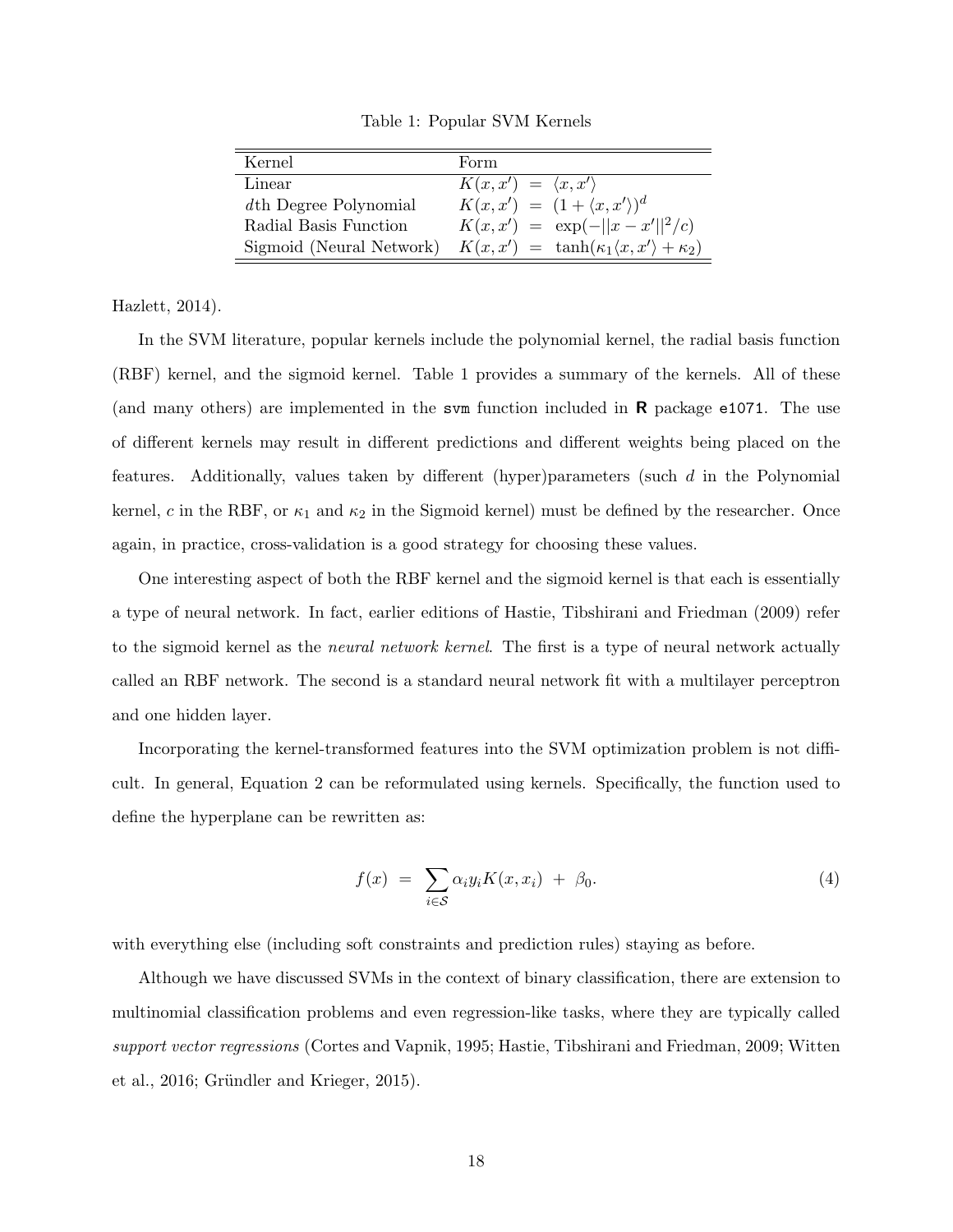It is also worth noting that while SVM's are typically very fast and accurate (and scale particularly well in terms of the dimensionality of the original feature space), they have been shown to be very closely related to regularized logistic regression models (the so called  $Loss + Penalty$ representation of SVMs; [Hastie, Tibshirani and Friedman, 2009\)](#page-22-0), and they tend to provide similar results — particularly when classes are well separated.

#### 3.2.3 An Application in the Study of Criticism in Congress

One common application of support vector machines is to learn characteristics of interest, effectively using the SVM as a measurement model. Examples of this are scattered throughout computer science and are becoming more common within political science. A good example is the recent study by the Pew Research Center's Data Labs team on partisan conflict and Congressional outreach [2017.](#page-23-9)

In light of heightened political hostility within and outside the walls of Congress, they questioned who more actively criticizes the other party, who "goes negative," and how the public responds to both of these strategies. To answer these questions, they looked at 108,235 Facebook posts and 94,521 press releases made by members of Congress between January 1, 2015 and April 30, 2016 (during the 114th Congress). Within the posts and releases, they needed to identify three characteristics of the text: whether the member of Congress in that document criticized someone or some group, whether they expressed disagreement, and whether they discussed bipartisanship.

To code every post by hand for each characteristics would have been prohibitively time intensive. As a alternative approach, the authors resorted to a **semi-supervised** approach. Specifically, they trained SVMs to identify the concepts of interest on a small hand coded subset of the data, and then used the trained model to classify the un-coded documents. First, they randomly sampled a subset of both the press releases and Facebook posts to code by hand.<sup>[7](#page-18-0)</sup> The team at Pew then used Mechanical Turk to garner human-coded labels. Using these codes, they then re-trained an SVM for each concept of interest. To ensure that the final SVM used to classify the remaining data performed as well as possible, they compared penalty levels<sup>[8](#page-18-1)</sup> and different kernels<sup>[9](#page-18-2)</sup> with 5-fold cross validation to identify which combination resulted in the best performing algorithm out-of-sample.

<span id="page-18-0"></span><sup>7</sup>Because a sample of documents from every member of Congress would be needed and the use of each type of speech occurs in a small proportion of the text (approximately 10% or less of the time for each), random sampling would likely miss much of the picture. Instead, they drew a weighted random sample of documents.

<span id="page-18-1"></span><sup>&</sup>lt;sup>8</sup>They tested  $\gamma$  at 1, 10, 100, 1000, and 10,000.

<span id="page-18-2"></span><sup>&</sup>lt;sup>9</sup>They tested the linear and RBF kernels.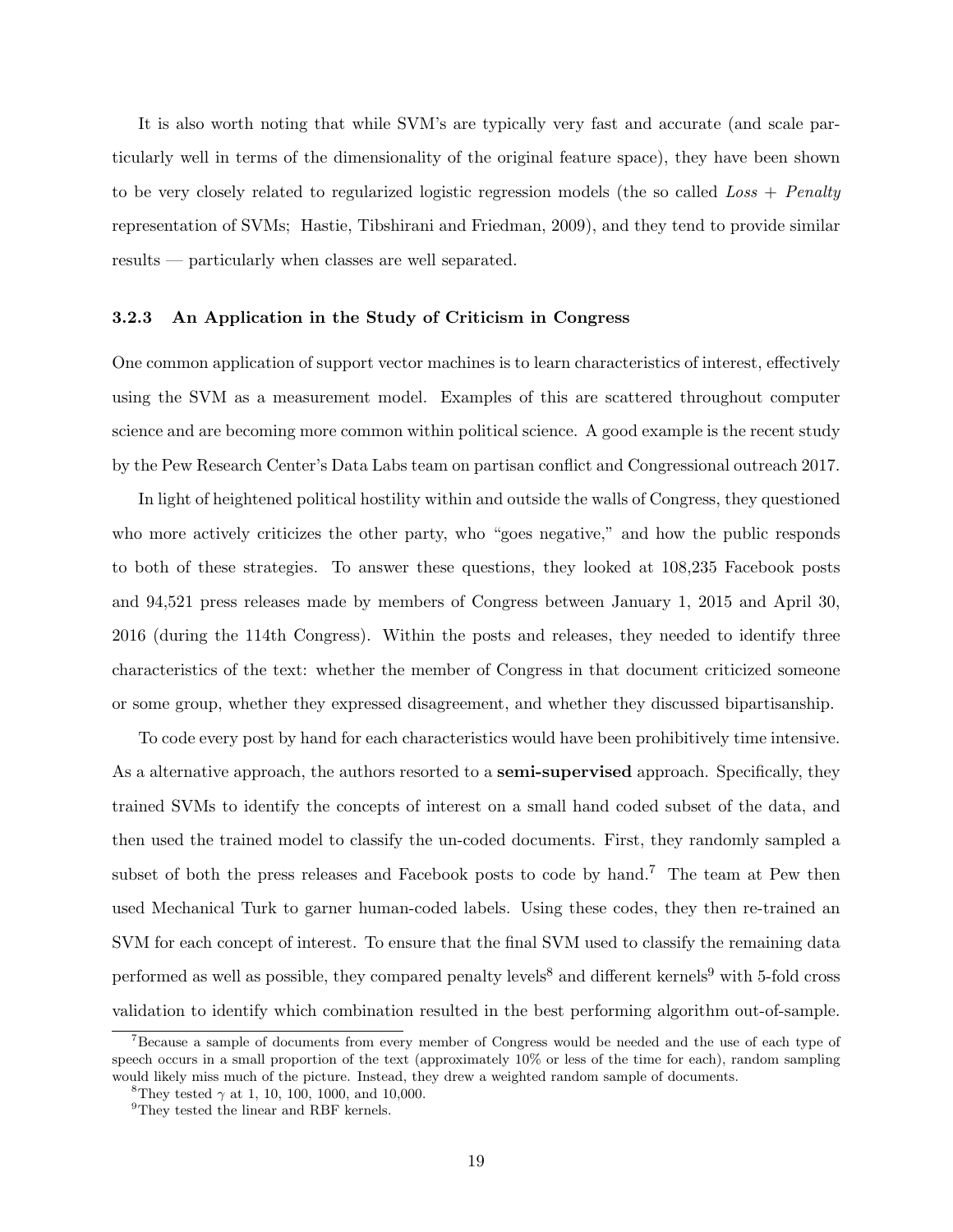Finally, using the best performing model for each characteristic, they then applied labels to the remaining documents.[10](#page-19-0)

The authors find that the party leadership and ideological extremists on both sides of the aisle are more likely to be critical of the other party and vocally disagree. Conversely, moderates in competitive districts are more likely to talk about bipartisanship. Additionally, they find that on Facebook the public tends to like, share, and comment on critical posts more than other posts.

### 4 Concluding Remarks: Promise and Perils of Machine Learning

Machine learning approaches and methods provide a wide variety of new and exciting tools to political scientists that are especially useful in the face of high-dimensional data sets. As political scientists seek answers to increasingly complex questions and using increasingly complex data (e.g. text or images), such techniques and methods will be increasingly relevant. However, such promise does not come without challenges and pitfalls. Political scientists face three general challenges when seeking to adopt and use machine learning techniques and other methods developed by computer scientists.

The first is derived from the fact that, for a long time, those developing machine learning approaches sought only to predict outcomes rather than understand the phenomena of interest. This is problematic for at least two reasons. First, many ML algorithms, methods, and models rely on black box techniques. As a result, interpreting the learned relationship between inputs and outcomes becomes much more difficult than with classic techniques used within political science. For example, while SVMs are fantastic tools for accurate classification, they offer no easy way of determining which features are most predictive. This implies that their use for theory evaluation is extremely limited. And while *partial dependence plots* (i.e. plots of marginal predicted outcomes as a function of features of interest; [Friedman, 2001\)](#page-21-8) can provide a sense of how the target changes as a function of given predictors, they remain underutilized and misunderstood.

Second, and partly as a result of the complex problems they tackle, ML approaches tend not to be robust to technical decisions made by researchers. While ML models take away researcher degrees of freedom and can help prevent common issues related to p-hacking or specification-related

<span id="page-19-0"></span> $10$ For a longer description of the process, see the methods note in the original report.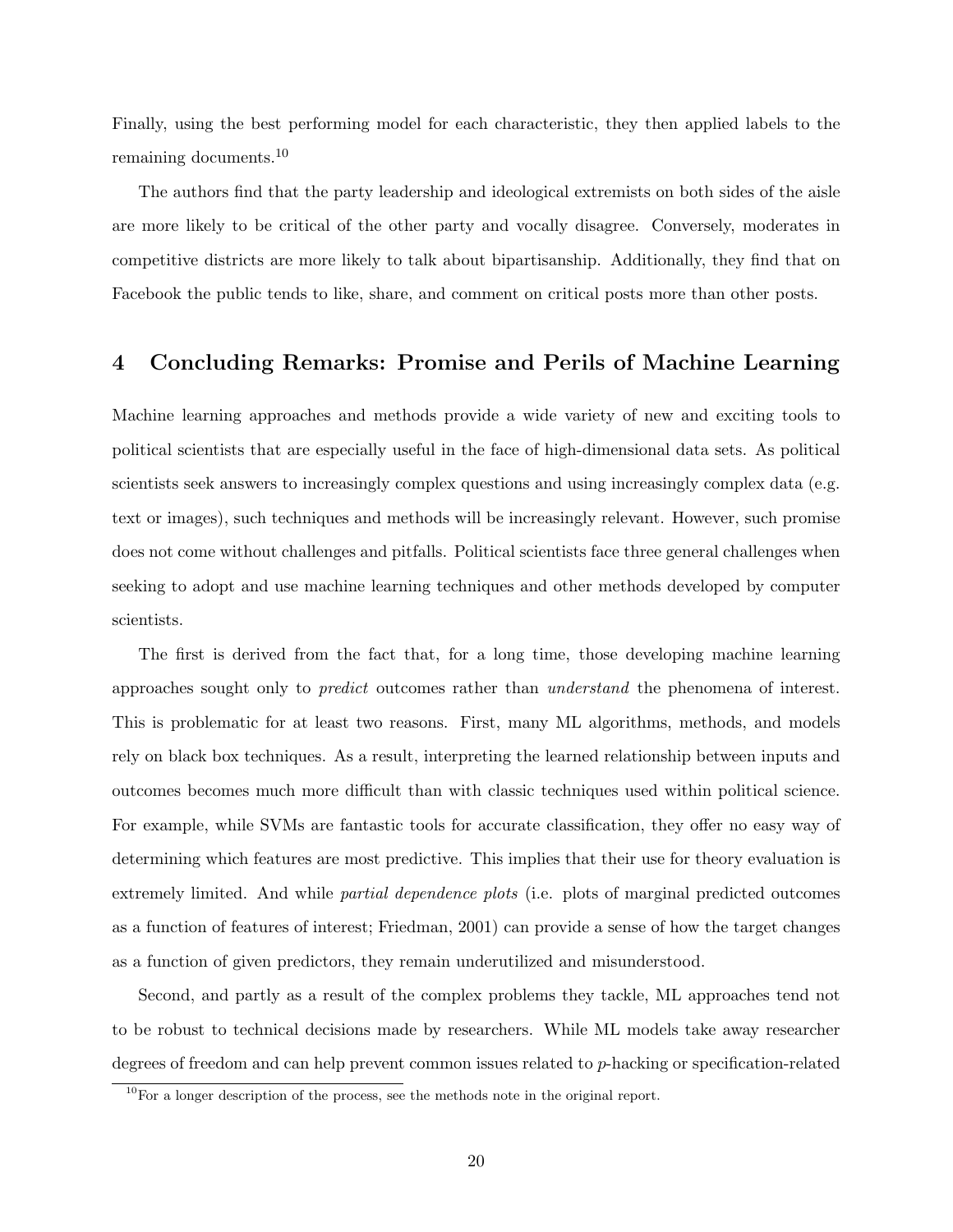forking-paths [\(Gelman and Loken, 2013\)](#page-21-9), these models come with their own set of potentially consequential decisions: How is data pre-processed to extract relevant features; How are initial values of parameters chosen; What set of criteria are used to evaluate goodness-of-fit? While crossvalidation techniques can help justify and evaluate some of these choices, the added computational costs of these safe-guards can make this process prohibitively time-intensive, which results in many choosing to use defaults as a path of least resistance. Indeed, recent work has shown that these kinds of technical decisions can have important substantive consequences — consequences that may be hard for the discipline to identify [\(Denny and Spirling, 2018;](#page-21-10) [Alvarez, 2016\)](#page-20-0).

A byproduct of this second major challenge is a false sense of complacency induced by seemingly technical choices. It is na¨ıve to think that data can "speak for itself," in a way that is untarnished by human biases. All data has a history — a distinctly  $human$  one at that. Contemporary sources of the massive online data-sets typically studied using the tools of ML, for instance, may reflect the commercial intents of those designing social platforms, rather than the actual preferences and typical behaviors of their users [\(Ruths and Pfeffer, 2014\)](#page-23-10). Similarly, implicit and explicit human biases are embedded in data that exist already, and predictive models designed to learn patterns and trends will reproduce (and magnify) biases that went into the generation of data to begin with [\(Dressel and Farid, 2018\)](#page-21-11).

Finally, it is important to remember that no amount of modeling sophistication or data size can, in its own right, correct the issues that plague observational studies. Selection on unobservables, interference, treatment heterogeneity — all of these issues will continue to pose threats to valid causal inferences. Unless description is the only goal of the learning exercise, researchers will need to justify the kinds of inferential jumps needed to move from prediction to explanation [\(Grimmer,](#page-22-9) [2015\)](#page-22-9). Of course, this challenge is also, perhaps, the discipline's greatest opportunity to continue offering meaningful contributions to the field of ML: given our history and scholarly interests, we are uniquely positioned to generate analytic strategies at the intersection of sophisticated computation and careful attention to issues of causal identification with observational data.

### References

<span id="page-20-0"></span>Alvarez, R Michael. 2016. Computational social science. Cambridge University Press.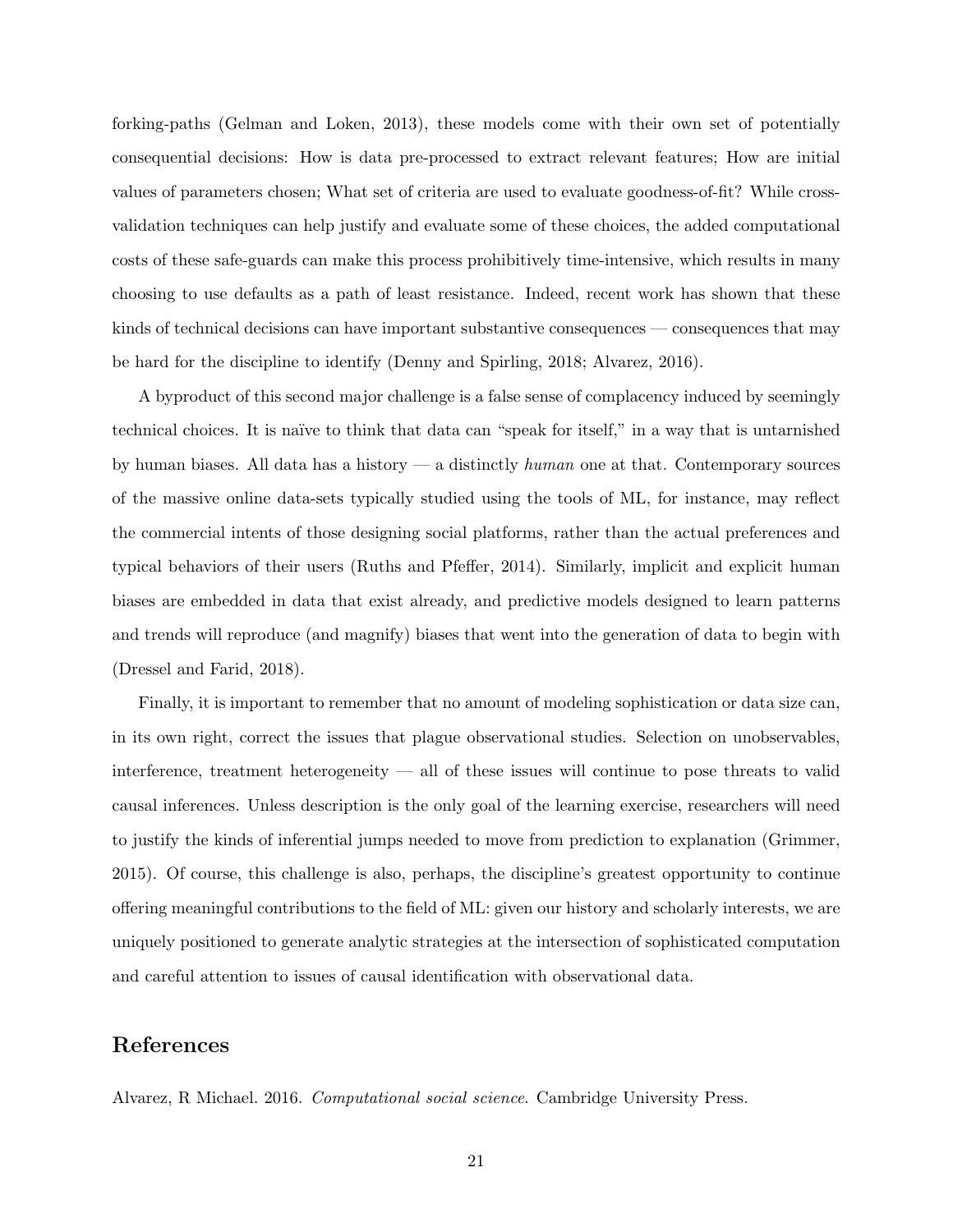<span id="page-21-0"></span>Bishop, C.M. 2016. Pattern Recognition and Machine Learning. Information Science and Statistics Springer New York.

URL: https://books.google.com/books?id=kOXDtAEACAAJ

<span id="page-21-2"></span>Breiman, Leo. 2001. "Random forests." Machine learning 45(1):5–32.

- <span id="page-21-1"></span>Breiman, Leo, Jerome H Friedman, Richard A Olshen and Charles J Stone. 1984. "Classification and regression trees." Wadsworth International Group .
- <span id="page-21-5"></span>Breiman, Leo et al. 1998. "Arcing classifier (with discussion and a rejoinder by the author)." The annals of statistics 26(3):801–849.
- <span id="page-21-7"></span>Cortes, Corinna and Vladimir Vapnik. 1995. "Support-vector networks." Machine learning  $20(3):273-297.$
- <span id="page-21-10"></span>Denny, Matthew J and Arthur Spirling. 2018. "Text preprocessing for unsupervised learning: why it matters, when it misleads, and what to do about it." Political Analysis 26(2):168–189.
- <span id="page-21-11"></span>Dressel, Julia and Hany Farid. 2018. "The accuracy, fairness, and limits of predicting recidivism." Science advances 4(1):eaao5580.
- <span id="page-21-3"></span>Efron, Bradley and Trevor Hastie. 2016. Computer age statistical inference. Vol. 5 Cambridge University Press.
- <span id="page-21-4"></span>Freund, Yoav and Robert E Schapire. 1997. "A decision-theoretic generalization of on-line learning and an application to boosting." Journal of computer and system sciences 55(1):119–139.
- <span id="page-21-8"></span>Friedman, Jerome H. 2001. "Greedy function approximation: a gradient boosting machine." Annals of statistics pp. 1189–1232.
- <span id="page-21-6"></span>Friedman, Jerome H. 2002. "Stochastic gradient boosting." Computational Statistics & Data Analysis 38(4):367–378.
- <span id="page-21-9"></span>Gelman, Andrew and Eric Loken. 2013. "The garden of forking paths: Why multiple comparisons can be a problem, even when there is no "fishing expedition" or "p-hacking" and the research hypothesis was posited ahead of time." Department of Statistics, Columbia University .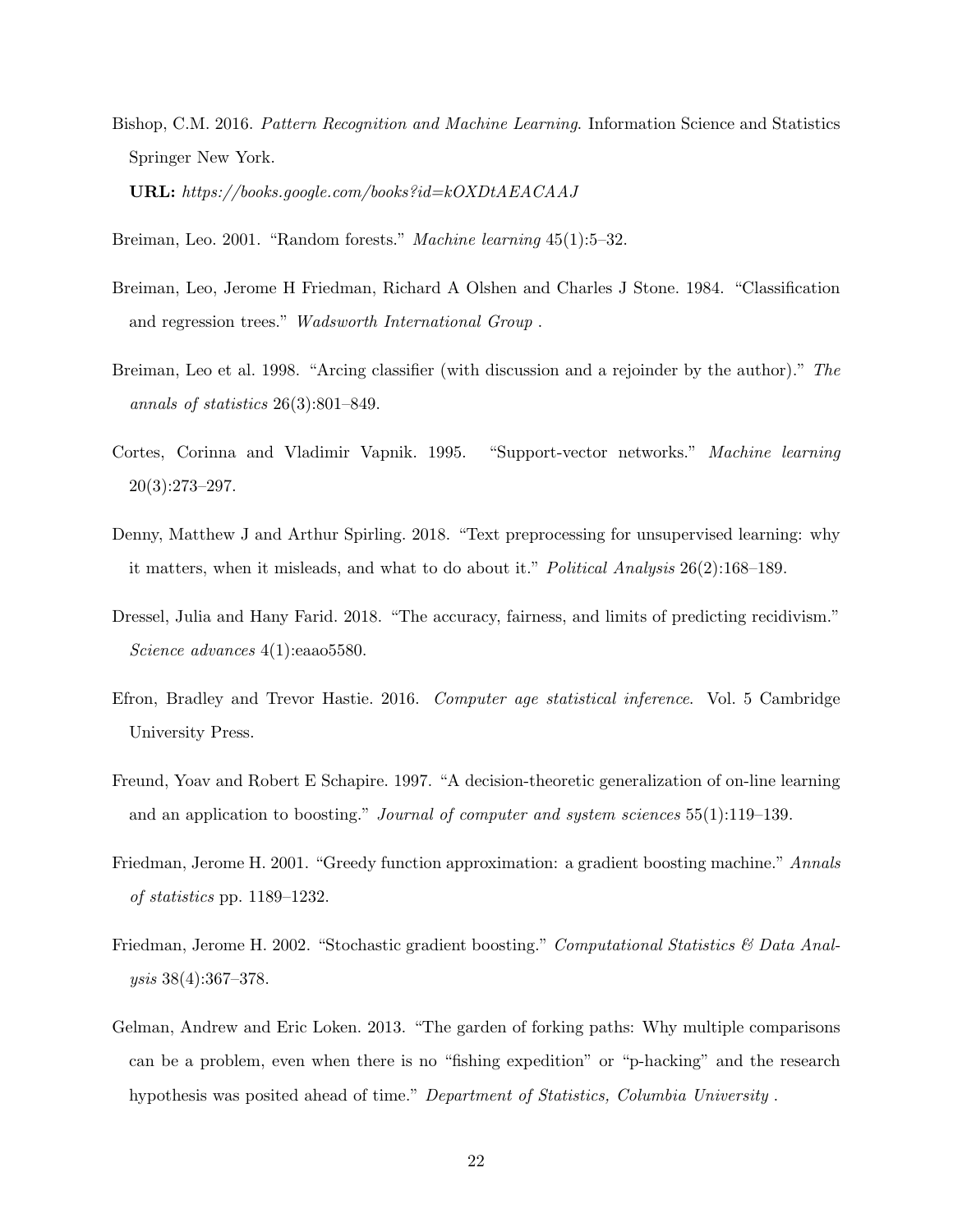- <span id="page-22-6"></span>Ghitza, Yair and Andrew Gelman. 2013. "Deep interactions with MRP: Election turnout and voting patterns among small electoral subgroups." American Journal of Political Science 57(3):762–776.
- <span id="page-22-5"></span>Green, Donald P and Holger L Kern. 2012. "Modeling heterogeneous treatment effects in survey experiments with Bayesian additive regression trees." Public opinion quarterly 76(3):491–511.
- <span id="page-22-9"></span>Grimmer, Justin. 2015. "We are all social scientists now: how big data, machine learning, and causal inference work together." *PS: Political Science*  $\mathcal{B}'$  *Politics* 48(1):80–83.
- <span id="page-22-8"></span>Gründler, Klaus and Tommy Krieger. 2015. Using support vector machines for measuring democracy. Technical report Discussion Paper Series, Chair of Economic Order and Social Policy, Universität Würzburg.
- <span id="page-22-7"></span>Hainmueller, Jens and Chad Hazlett. 2014. "Kernel regularized least squares: Reducing misspecification bias with a flexible and interpretable machine learning approach." Political Analysis  $22(2):143-168.$
- <span id="page-22-0"></span>Hastie, Trevor, Robert Tibshirani and Jerome Friedman. 2009. The elements of statistical learning. Vol. 1 Springer series in statistics New York.
- <span id="page-22-2"></span>Ho, Daniel E, Kosuke Imai, Gary King and Elizabeth A Stuart. 2007. "Matching as nonparametric preprocessing for reducing model dependence in parametric causal inference." Political analysis 15(3):199–236.
- <span id="page-22-3"></span>Hothorn, Torsten, Kurt Hornik and Achim Zeileis. 2006. "Unbiased recursive partitioning: A conditional inference framework." Journal of Computational and Graphical statistics 15(3):651– 674.
- <span id="page-22-4"></span>Imai, Kosuke and Aaron Strauss. 2011. "Estimation of heterogeneous treatment effects from randomized experiments, with application to the optimal planning of the get-out-the-vote campaign." Political Analysis 19(1):1–19.
- <span id="page-22-1"></span>Imai, Kosuke, James Lo and Jonathan Olmsted. 2016. "Fast estimation of ideal points with massive data." American Political Science Review 110(4):631–656.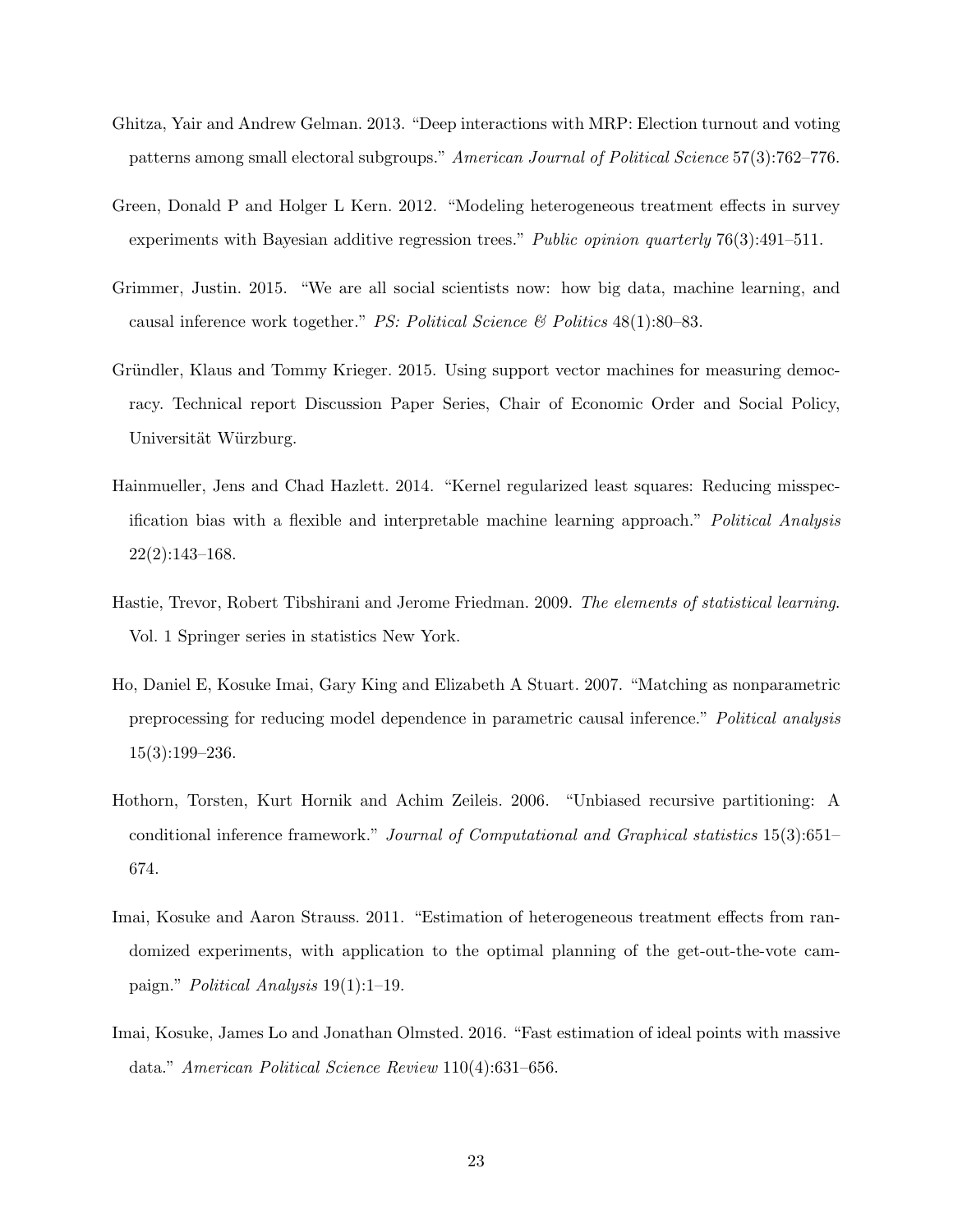- <span id="page-23-0"></span>Jordan, Michael I and Tom M Mitchell. 2015. "Machine learning: Trends, perspectives, and prospects." Science 349(6245):255–260.
- <span id="page-23-7"></span>Kaufman, Aaron, Peter Kraft and Maya Sen. 2018. "Improving Supreme Court Forecasting Using Boosted Decision Trees." URL: j. mp/sctfore .
- <span id="page-23-9"></span>Messing, Solomon, Patrick VanKessel, Adam Hughes, Rachel Blum and Nick Judd. 2017. "Partisan Conflict and Congressional Outreach." Pew Research Center Report .
- <span id="page-23-8"></span>Montgomery, Jacob M and Santiago Olivella. 2018. "Tree-Based Models for Political Science Data." American Journal of Political Science 62(3):729–744.
- <span id="page-23-6"></span>Muchlinski, David, David Siroky, Jingrui He and Matthew Kocher. 2016. "Comparing random forest with logistic regression for predicting class-imbalanced civil war onset data." Political Analysis  $24(1):87-103.$
- <span id="page-23-4"></span>Murphy, K.P. and F. Bach. 2012. Machine Learning: A Probabilistic Perspective. Adaptive Computation and Machine Learning series MIT Press. URL: https://books.google.com/books?id=RC43AgAAQBAJ
- <span id="page-23-3"></span>Ng, Andrew Y and Michael I Jordan. 2002. On discriminative vs. generative classifiers: A comparison of logistic regression and naive bayes. In Advances in neural information processing systems. pp. 841–848.
- <span id="page-23-2"></span>Ratkovic, Marc and Dustin Tingley. 2017. "Sparse estimation and uncertainty with application to subgroup analysis." Political Analysis 25(1):1–40.
- <span id="page-23-1"></span>Roberts, Margaret E, Brandon M Stewart, Dustin Tingley, Christopher Lucas, Jetson Leder-Luis, Shana Kushner Gadarian, Bethany Albertson and David G Rand. 2014. "Structural topic models for open-ended survey responses." American Journal of Political Science 58(4):1064–1082.
- <span id="page-23-10"></span>Ruths, Derek and Jürgen Pfeffer. 2014. "Social media for large studies of behavior." Science 346(6213):1063–1064.
- <span id="page-23-5"></span>Schapire, Robert E. 1990. "The strength of weak learnability." Machine learning 5(2):197–227.